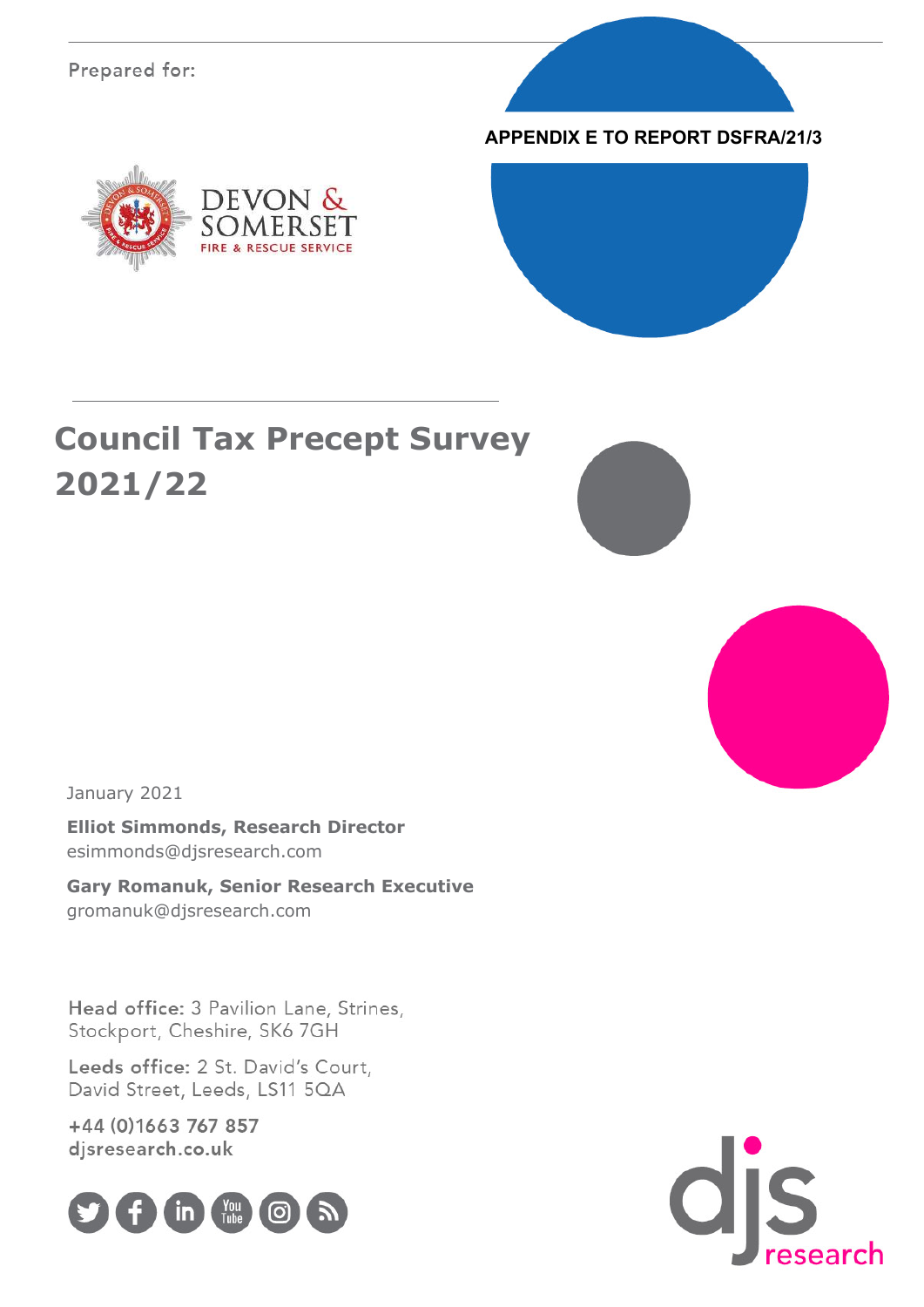# **Contents**

| 2.1 Whether it is reasonable for DSFRS to consider increasing its element of the |
|----------------------------------------------------------------------------------|
|                                                                                  |
| 2.3 Reasons for disagreeing that increase is reasonable 8                        |
|                                                                                  |
| 2.5 Reasons for disagreeing that DSFRS provides value for money 10               |
|                                                                                  |
| 3.1 What respondents think the local fire and rescue service does 11             |
|                                                                                  |
|                                                                                  |
| 3.4 What influenced their opinion on question of satisfaction15                  |
| 3.5 Perceived reputation of local fire and rescue service17                      |
|                                                                                  |
|                                                                                  |
|                                                                                  |
|                                                                                  |
|                                                                                  |
|                                                                                  |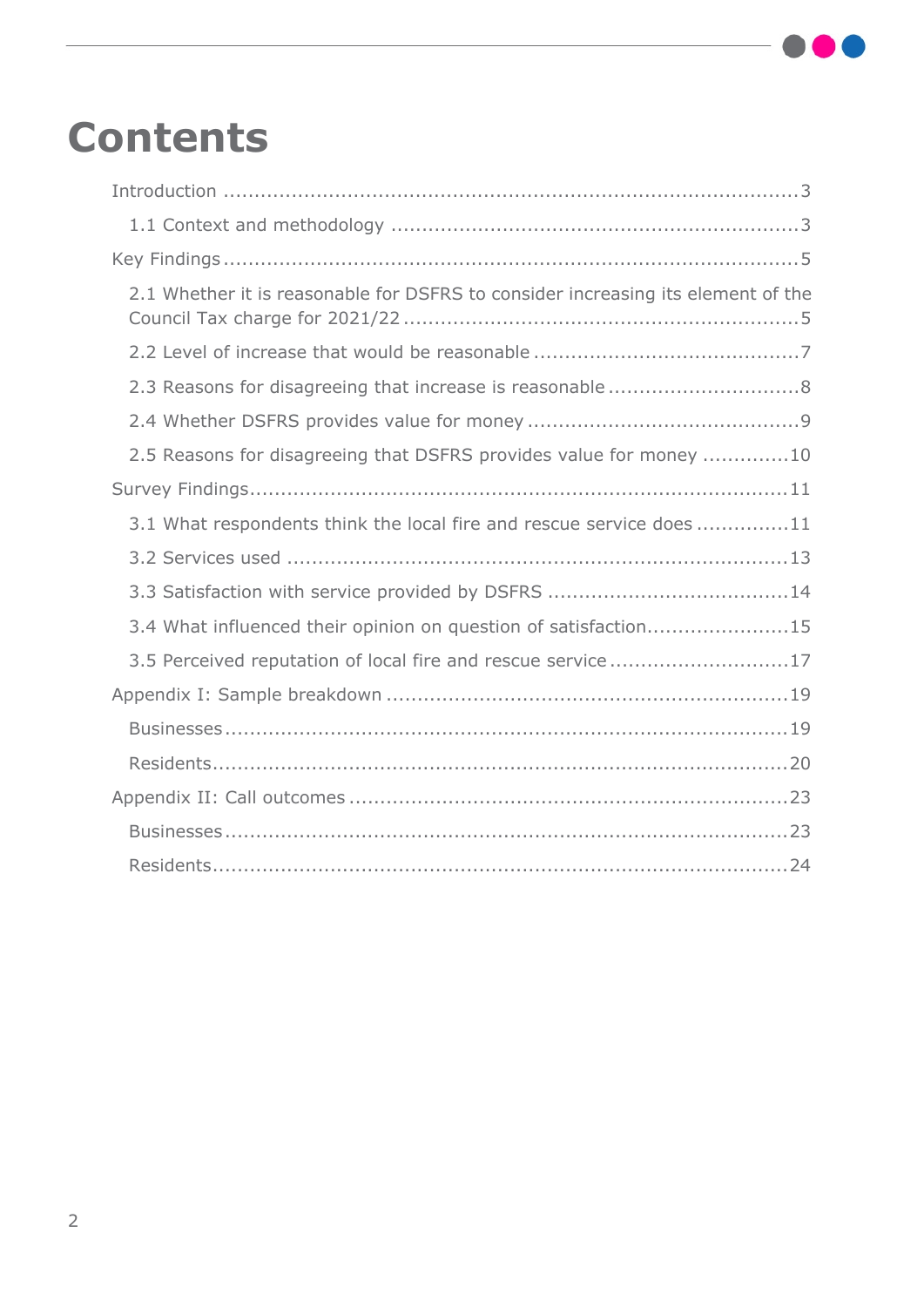

# <span id="page-2-0"></span>**Introduction**

#### <span id="page-2-1"></span>**1.1 Context and methodology**

Devon and Somerset Fire and Rescue Service (hereafter DSFRS) is the largest nonmetropolitan fire and rescue service in England. They provide prevention, protection and response services across the counties of Devon and Somerset (including Torbay and Plymouth).

DSFRS have 83 fire stations and over 1,800 staff who work to protect the 1.7 million people who live in Devon, Somerset, Torbay and Plymouth, alongside the estimated extra 400,000 people who visit this part of the country every year.

In October 2020, DSFRS commissioned DJS Research to undertake a survey amongst 400 businesses and 400 residents. The purpose of the research was to consult with residents and businesses within Devon and Somerset on how DSFRS should approach setting its budget for 2021/22 and on whether the service is currently deemed to be providing a satisfactory and value-for-money service.

The questionnaire for the survey was provided by DSFRS. The contacts for the survey were purchased by DJS Research from a commercial database provider. To ensure that findings form the research would allow for meaningful comparisons to be made , quotas were set by local authority district (LAD), number of employees and broad industry sector for the business survey and LAD, age and gender for the resident survey. We also set aspirational quotas for residents around ethnicity, in order to achieve a large enough sample for sub-group analysis among BAME residents.

In total, 399 interviews with businesses and 402 interviews with residents were completed during the fieldwork period (17 November to 21 December 2020). Tables detailing the calls made as part of this research can be found in Appendix II.

This report summarises the main findings from both surveys.

There are two points to note:

1. The data which appears in these charts and tables has been weighted (adjusted) to account for any under- or over-representation of specific groups within the final data, according to the latest statistical and census data. Tables outlining the weighted and unweighted demographic profiles of the two samples (Businesses and Residents) can be found in Appendix I.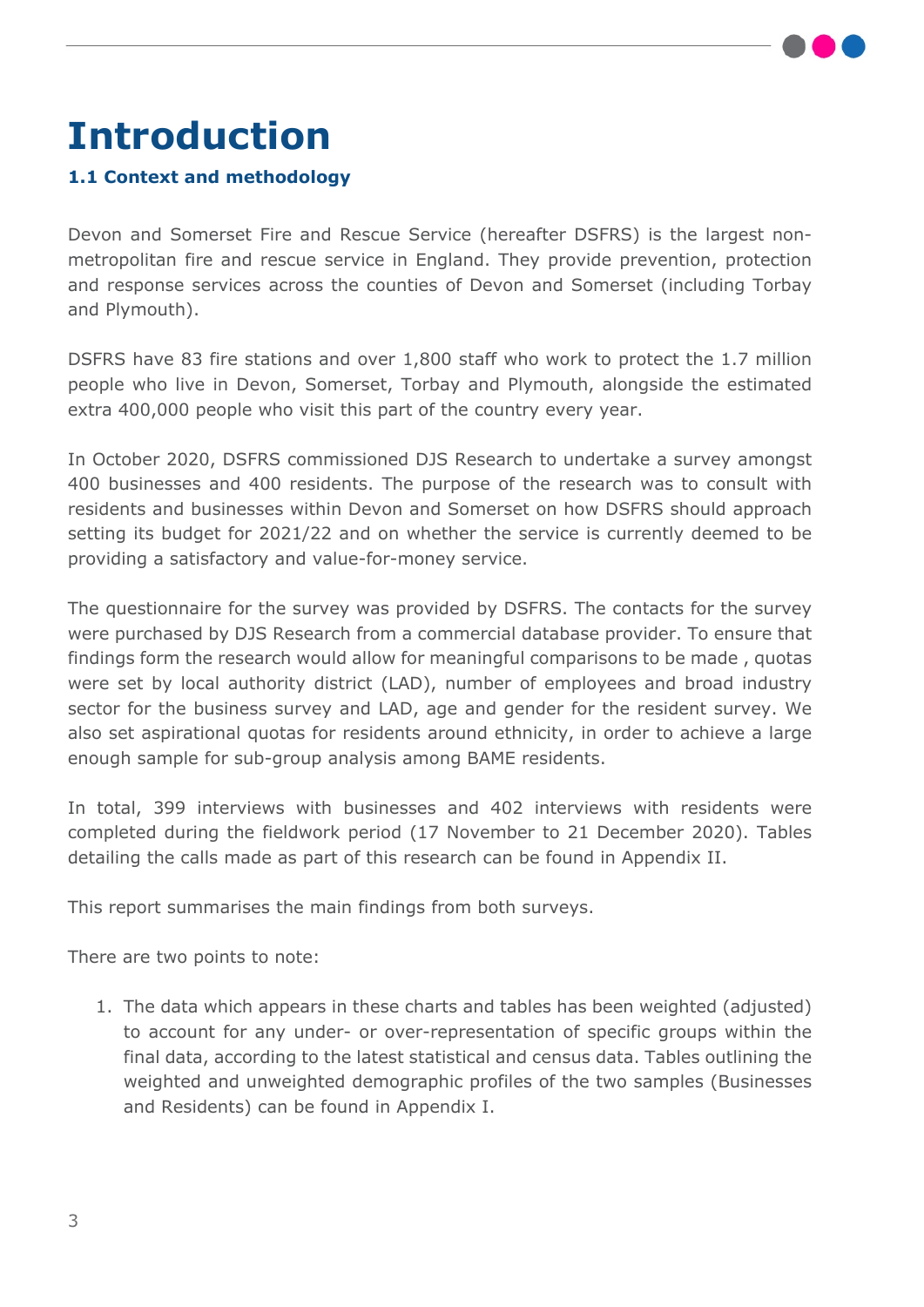

2. Throughout the report, where reference is made to one sub-group being 'significantly more likely' than another sub-group to act in a certain way or hold a specific opinion, this is a statistically significant difference at the 95% confidence level.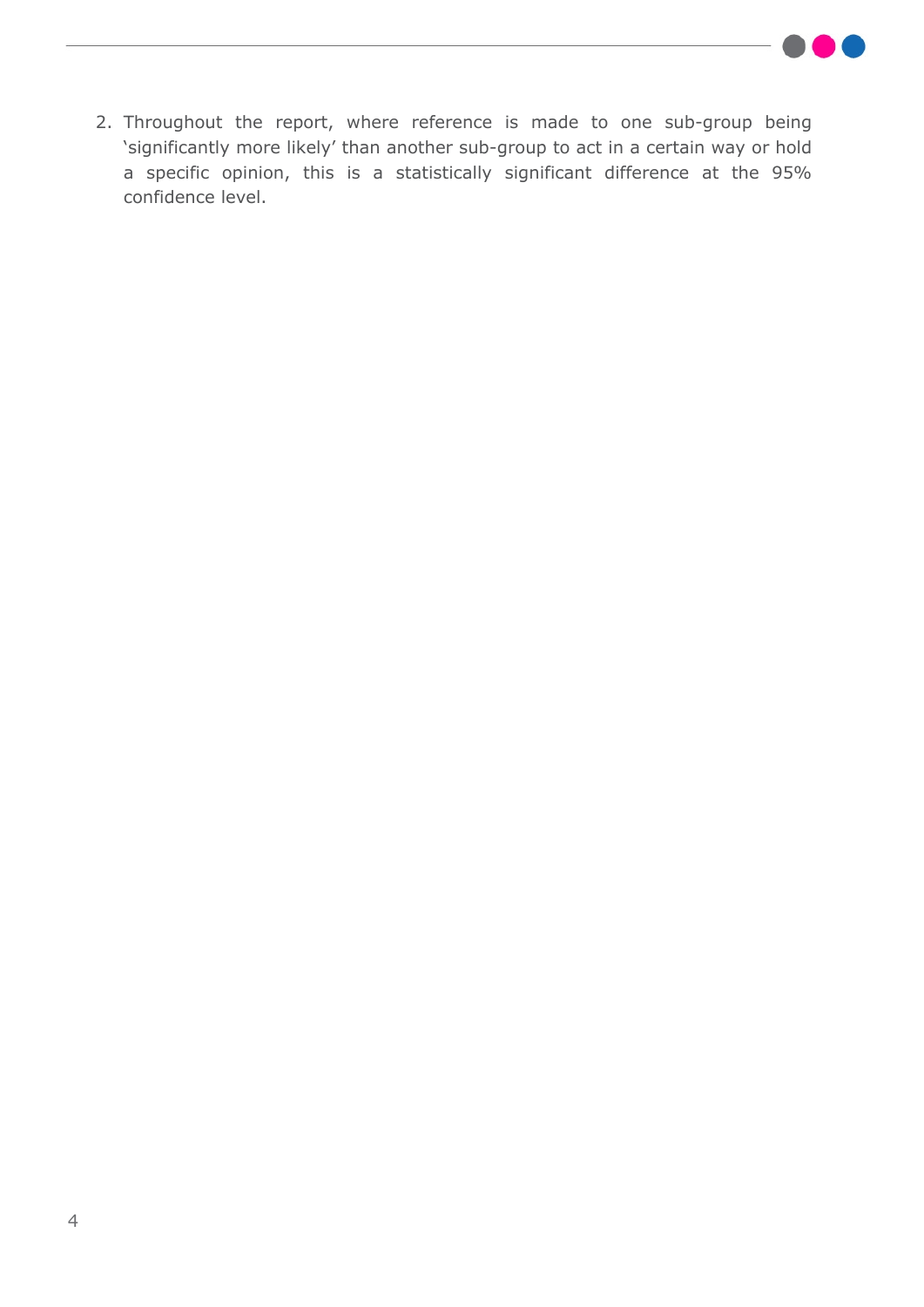

## <span id="page-4-0"></span>**Key Findings**

#### <span id="page-4-1"></span>**2.1 Whether it is reasonable for DSFRS to consider increasing its element of the Council Tax charge for 2021/22**

Respondents were provided with the following contextual information regarding DSFRS:

*Devon and Somerset Fire and Rescue Authority is committed to ambitious plans to end preventable fire and rescue emergencies across the two counties while addressing the funding cuts passed down by the Government. The Service provides 83 local fire stations across Devon and Somerset and employs about 2,000 staff, helping to keep a population of 1.8 million safe. On average, they attend about 15,700 incidents every year and provide home safety advice to over 18,000 households. Incidents they attend include flooding, road traffic collisions, fires and other emergencies. Devon and Somerset Fire and Rescue Authority is considering its Council Tax charges for 2021/22. The current charge is £88.24 a year for a Band 'D' property.*

They were then informed of the following:

*The total cost of running Devon and Somerset Fire and Rescue Service equates to approximately £43.91 a year per head of the population.*

Respondents were then asked how strongly they agree or disagree that it is reasonable for the Authority to consider increasing its Council Tax charge for 2021/22.

#### **Businesses**

Six-in-ten (62%) businesses agreed that it is reasonable for DSFRS to consider increasing its Council Tax charge for 2021/22. Only 14% disagreed that it is reasonable for them to consider an increase.

 A to F sector businesses were significantly more likely than G-N, R+S sector businesses to disagree (19% vs 10%, respectively).<sup>1</sup>

<sup>&</sup>lt;sup>1</sup> A to F includes the following sectors: A: Agriculture, Forestry and Fishing; B Mining and Quarrying; C Manufacturing; D Electricity, gas, steam and air conditioning supply; E Water supply, sewerage, waste management and remediation activities; F Construction.

G to N, R and S includes the following sectors: G Wholesale and retail trade; repair of motor vehicles and motorcycles; H Transportation and storage; I Accommodation and food service activities; J Information and communication; K Financial and insurance activities; L Real estate activities; M Professional, scientific and technical activities; N Administrative and support service activities; R Arts, entertainment and recreation; S Other service activities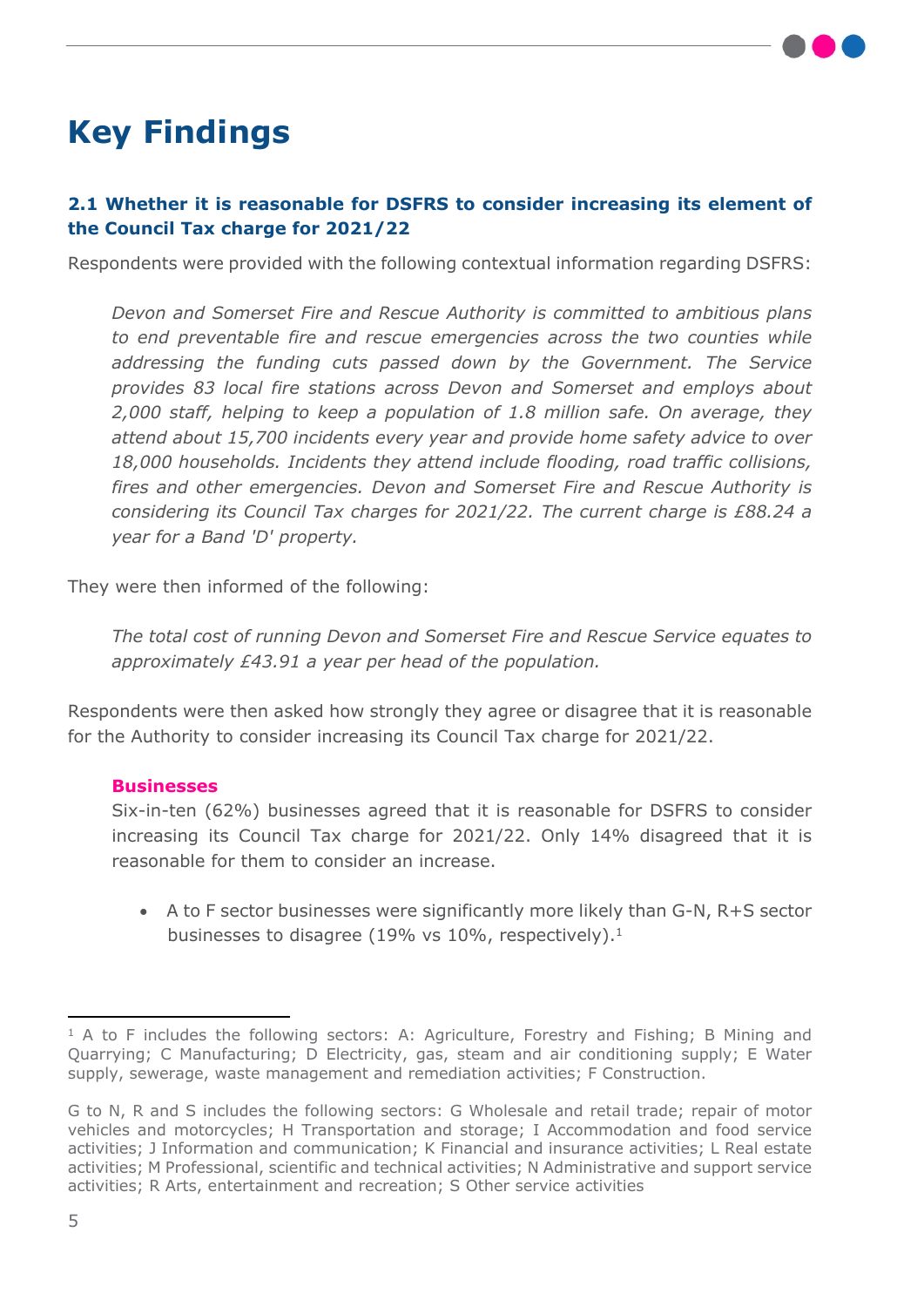#### **Residents**

Two-thirds of residents (66%) agreed that it is reasonable for DSFRS to consider increasing its Council Tax charge, compared to only 12% who disagreed.

- Residents who had interreacted with DSFRS in the last 12 months were significantly more likely to agree that it is reasonable to consider increasing its charge.
- Residents aged 25-44 (17%) were significantly more likely than residents in older age bands (45-64, 12%; 65+, 9%) to disagree with an increase.
- BAME residents (29%) were significantly more likely than White residents (11%) to disagree with an increase. While this difference is substantial, it is worth noting that BAME residents (37%) were significantly more likely than White residents (7%) to answer 'Don't know' to this question. Not only could this account for (part of) the difference, it suggests there may be challenges related to awareness regarding what DSFRS does and how it is funded.



#### Chart 1: Whether it is reasonable for DSFRS to consider increasing its element of the Council Tax charge for 2021/22

Q05. How much do you agree or disagree that it is reasonable for the Authority to consider increasing its Council Tax charge for 2021/22? Base: All respondents (Business n=399; Residents n=402)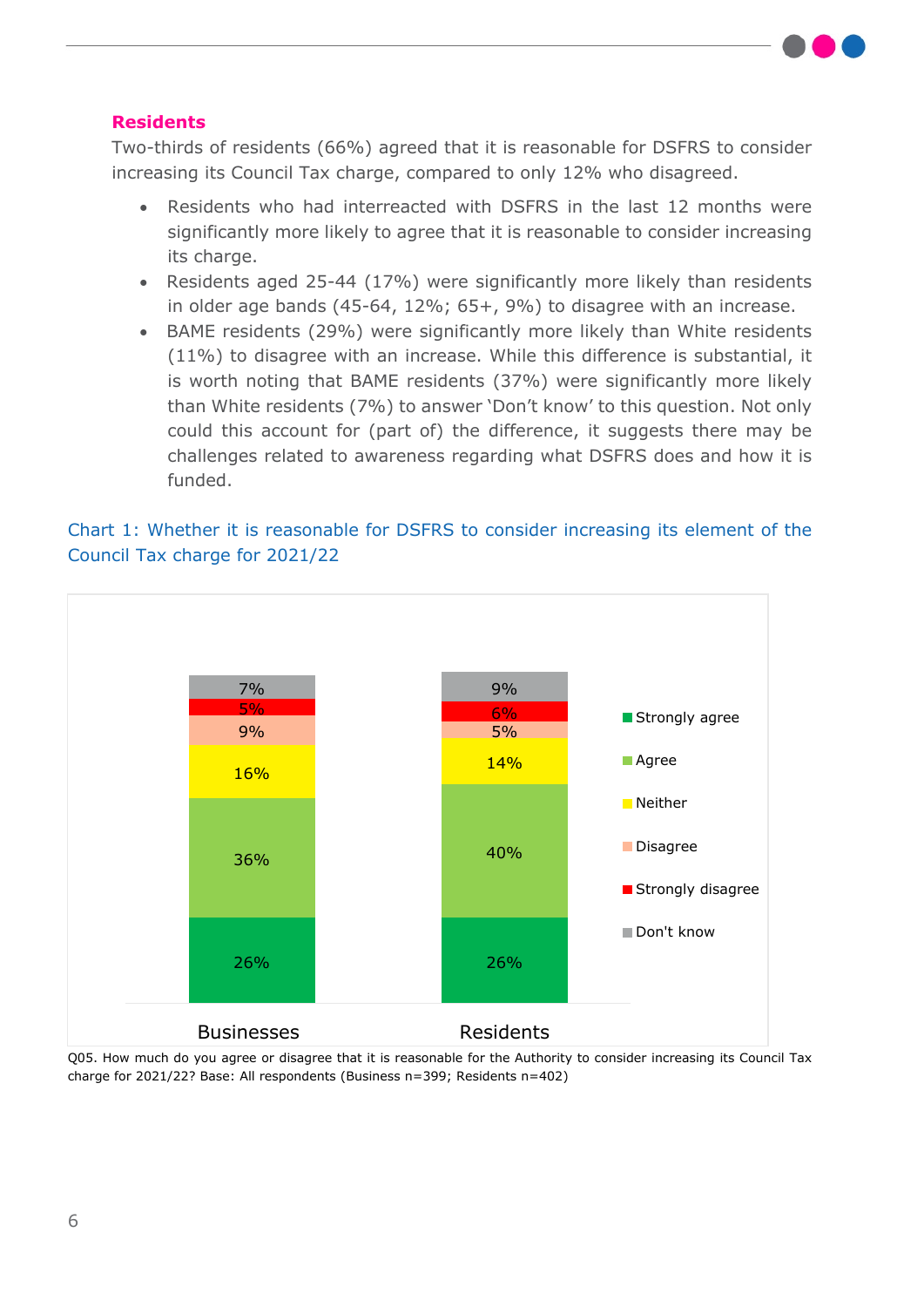#### <span id="page-6-0"></span>**2.2 Level of increase that would be reasonable**

All respondents, regardless of whether they agreed that it is reasonable for DSFRS to consider increasing its Council Tax charge for 2021/22, were asked at what level the increase should be set.

#### **Businesses**

Four-in-ten (38%) businesses opted for a £5 increase, the most popular option among the ones listed. A 1.99% increase, the second most popular option, was chosen by only 15% of business respondents. 15% opted for none of the above.

#### **Residents**

Consistent with findings from the business survey, the most popular option among residents was for a £5 increase (37%). The 2.99% increase option proved more popular with residents than businesses, with 13% of residents opting for it, while 11% opted for the 1.99% increase. Also consistent with findings from business survey, 15% of residents opted for none of the above.

- Male residents (17%) were significantly more likely than female residents (9%) to opt for the 2.99% increase, while female residents (15%) were significantly more likely than their male counterparts (8%) to opt for the 1.99% increase
- Residents without a disability (42%) were significantly more likely than residents with one (27%) to opt for a £5 increase.



#### Chart 2: Level of increase that would be reasonable

Q06. What level of increase would you consider is reasonable for the Authority to increase its element of the Council Tax charge by? Base: All respondents (Business n=399; Residents n=402)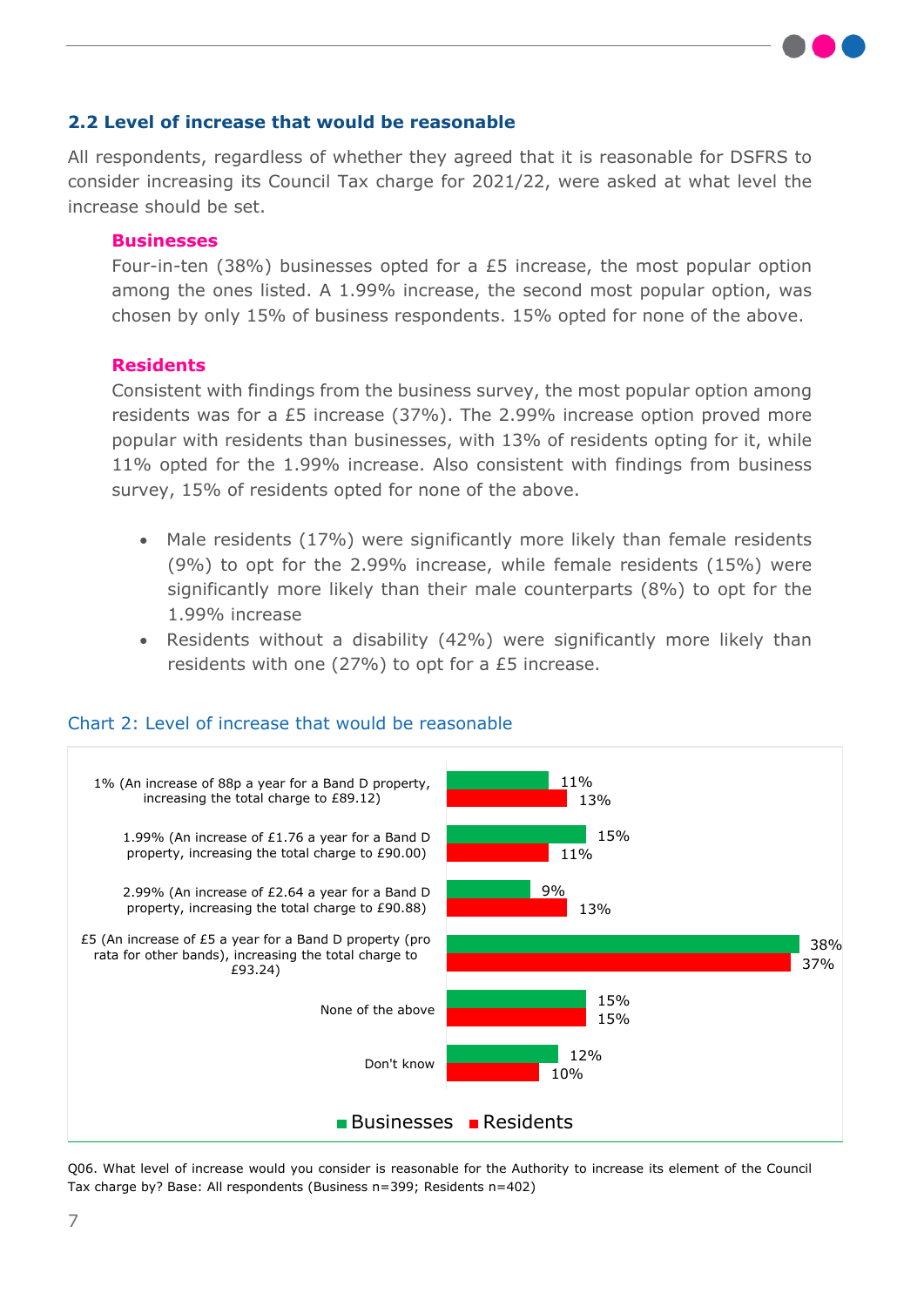#### <span id="page-7-0"></span>**2.3 Reasons for disagreeing that increase is reasonable**

Respondents who disagreed that it is reasonable for DSFRS to consider increasing its Council Tax charge for 2021/22 (14% of businesses and 12% of residents) were asked a follow-up question to help clarify their response. The following verbatims were taken from these responses and reflect the general sentiment of the respondents.

#### *Businesses*

*Businesses suffering due to Covid situation; cannot afford an increase in council tax.*

*It's a bad time of year to do it, a lot of businesses are struggling. There was also a building being built for the fire brigade which was not occupied for more than two years.*

*Not in line with inflation and current business costs.*

*Money should be rechannelled from the police to the fire service. Without any change to council charge.*

*I'm actually on the breadline so I don't want to be paying more council tax.*

*It's not an appropriate time to raise council tax with current economic situation.*

#### *Residents*

*I agree with an increase, but from other Council funds.*

*I'm not pleased with the Council generally and do not think it's justified that council tax goes up at all.*

*A lot of the time it does not go to the cause it should go to.*

*Personally, I'd have to say that the wages around here are very poor especially with what has happened this year. I think a lot of people would struggle with an increase in council tax charges.*

Q06b. Why do you think it is not reasonable for the Authority to increase its element of the Council Tax charge? Base: All respondents who disagreed it was reasonable to seek an increase (Business n=55; Residents n=48)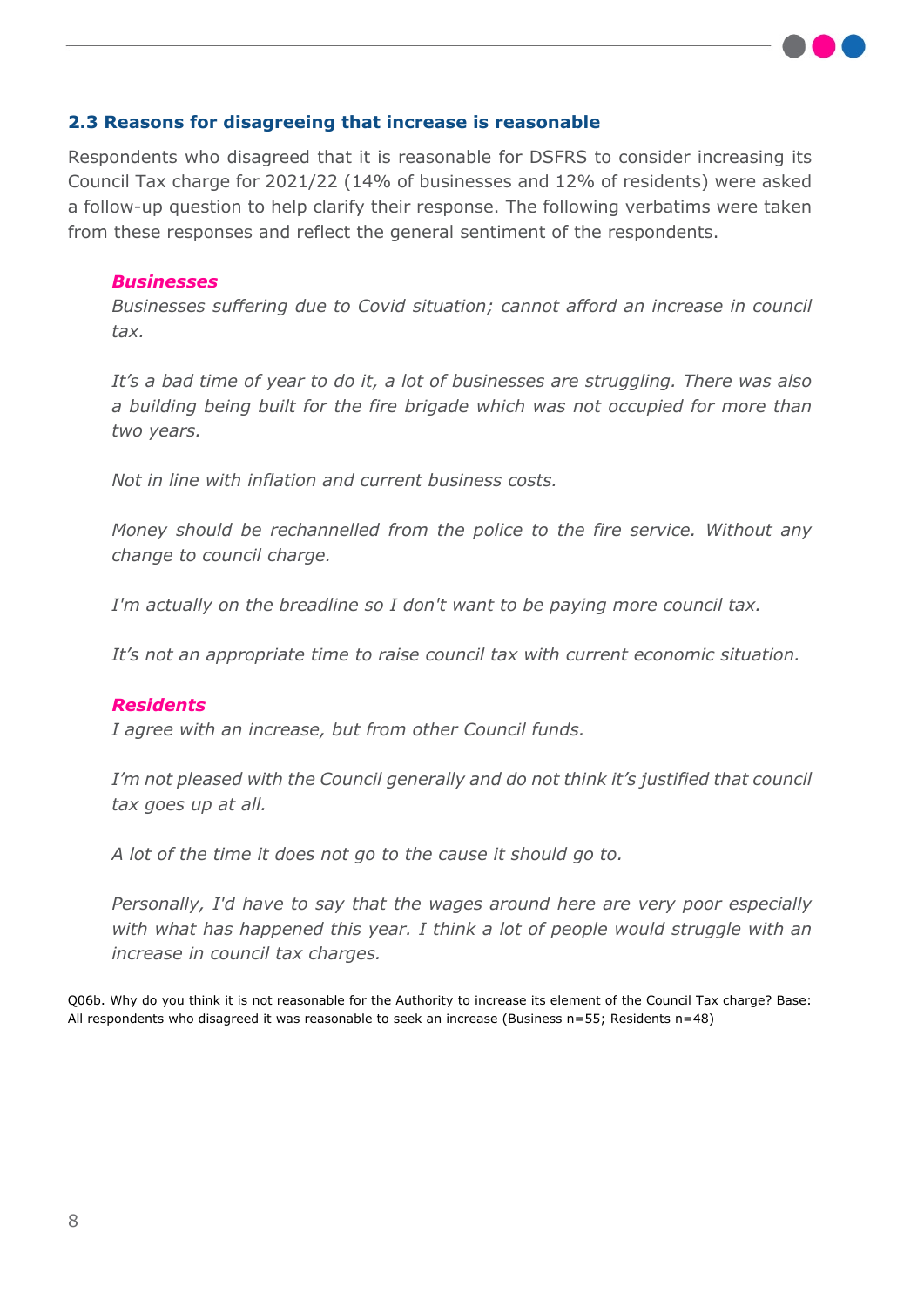#### <span id="page-8-0"></span>**2.4 Whether DSFRS provides value for money**

All respondents were asked if they agree or disagree that DSFRS provides value for money.

#### **Businesses**

Eight-in-ten (79%) businesses agreed that DSFRS provides value for money, including 58% who strongly agreed with the sentiment. Significantly, only 3 business respondents (representing less than 1% of total) disagreed that DSFRS provides value for money.

- G-N, R+S sector businesses (62%) were significantly more likely than A to F sector businesses (51%) to strongly agree that DSFRS provides value for money.
- Businesses with no (81%) or some (95%) partners/directors from minority groups were significantly more likely than businesses in which partners/ directors are all from minority groups (34%) to agree that DSFRS provides value for money.

#### **Residents**

85% of residents agree that DSFRS provides value for money. Significantly, only one resident disagreed with this sentiment (the balance being made up between those who neither agreed nor disagreed (10%) and those who gave a 'Don't Know' response (5%).

 Residents aged 16-24 (69%) along with those aged 45-64 (64%) were significantly more likely than residents in the 25-44 age band (46%) to strongly agree that DSFRS provides value for money.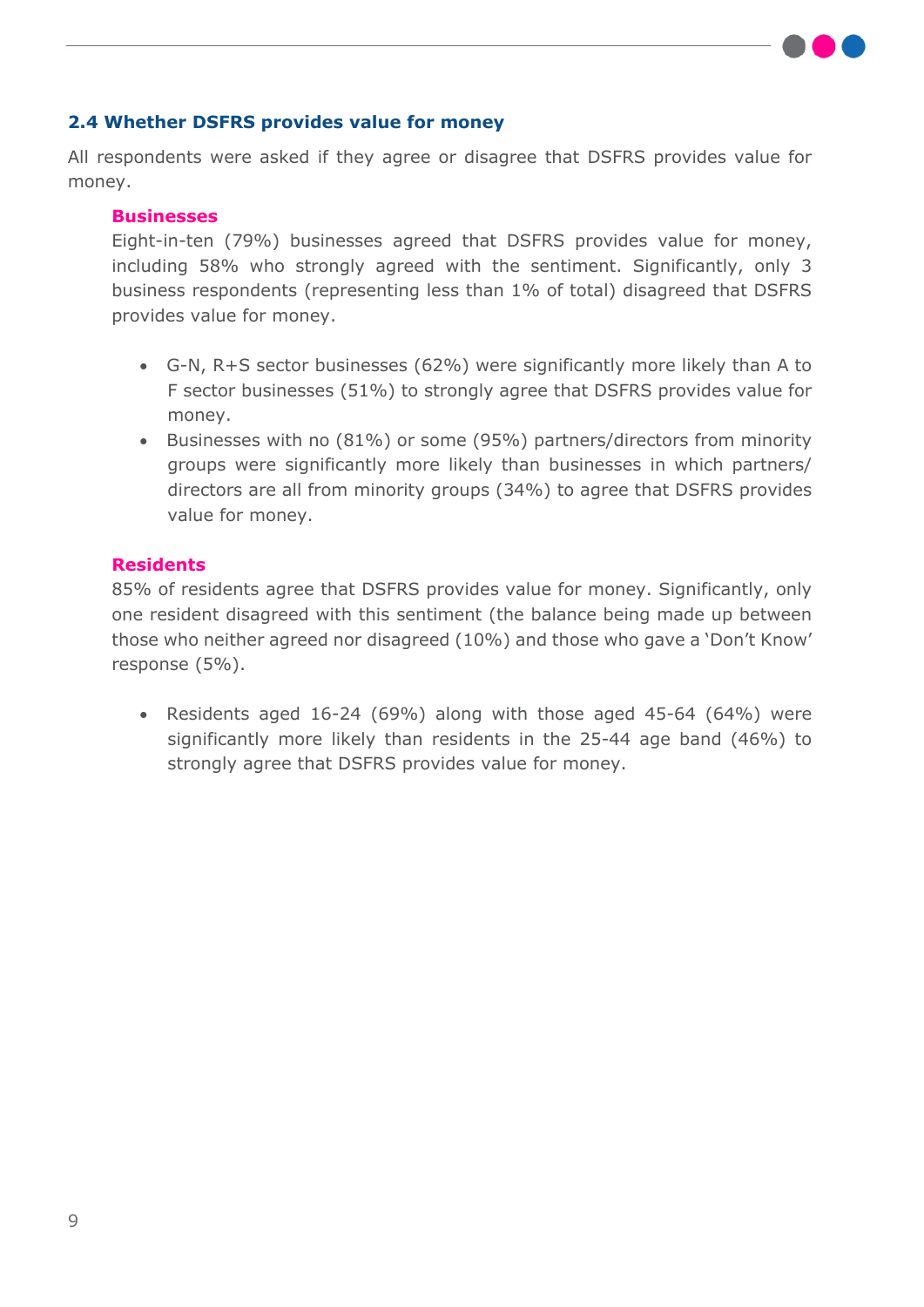

Chart 3: Whether DSFRS provides value for money

Q07. How strongly do you agree or disagree that Devon and Somerset Fire and Rescue Service provides value for money? Base: All respondents (Business n=399; Residents n=402)

#### <span id="page-9-0"></span>**2.5 Reasons for disagreeing that DSFRS provides value for money**

The three businesses and one resident who disagreed that DSFRS provides value for money were asked a follow up question in order to better understand why they disagreed. The following verbatims are included as illustrative of their (not commonly held) views.

#### *Businesses*

*No interaction with them.*

*Too many fat cats…*

#### *Residents*

*I don't think value for money should be a factor, as it's a public service.*

Q08. Why do you feel the Service does not provide value for money? Base: All respondents who disagreed it provides value for money (Business n=3; Residents n=1)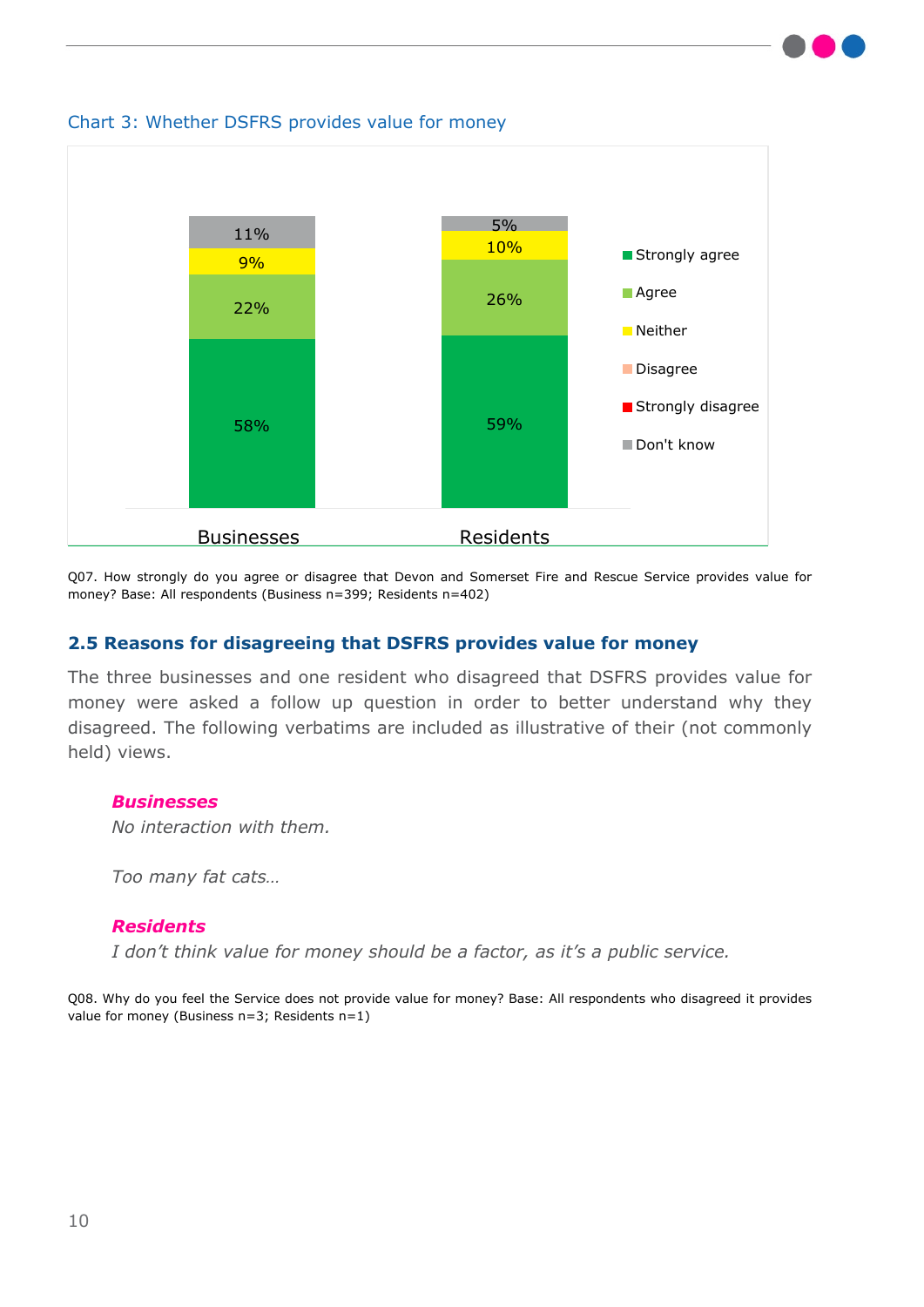## <span id="page-10-0"></span>**Survey Findings**

#### <span id="page-10-1"></span>**3.1 What respondents think the local fire and rescue service does**

This question was asked in order to identify gaps in public understanding of the type of services that fall within the remit of DSFRS.

#### **Businesses**

100% of business respondents identified 'responding to fires' as something the local fire and rescue service does.

Substantial majorities of respondents identified each and every other service on the list, from a high of 98% in the case of 'rescuing people from road traffic collisions' to a 'low' of 83% in the case of 'obtaining info from landlords/building owners to improve response if fire/emergency occurs in building' as falling within the remit of the local fire and rescue service.

 Results on this question show very little variation between sub-groups, the lone exceptions: a significantly higher share of businesses who have recently interacted with DSFRS choosing 'ensuring those responsible for public and commercial buildings comply with fire safety regulations' compared to those who have not (94% vs 85%, respectively); and a significantly higher share of businesses who agree with a rate increase choosing 'preventing fires and promoting fire safety' compared to those who disagree with an increase (97% vs 89%, respectively).

#### **Residents**

Almost all residents (98%) interviewed identified 'responding to fires' as something the local fire and rescue service does as a matter of course. At the other end of the scale, only 71% of residents identified 'obtaining info from landlords/building owners to improve response if fire/emergency occurs in building' as a service they provide.

- Residents aged 45-64 (94%) were significantly more likely than residents in the 25-44 (82%) and 65+ (86%) age bands to identify 'preventing fires and promoting fire safety' as something that lies within the remit of the local fire and rescue service. This may suggest that residents in the youngest and oldest age brackets are more aware of DSFRS' reactive firefighting duties that what can be done to prevent incidents in the first place.
- White residents were significantly more likely than BAME residents to identify the following as services: 'rescuing people from road traffic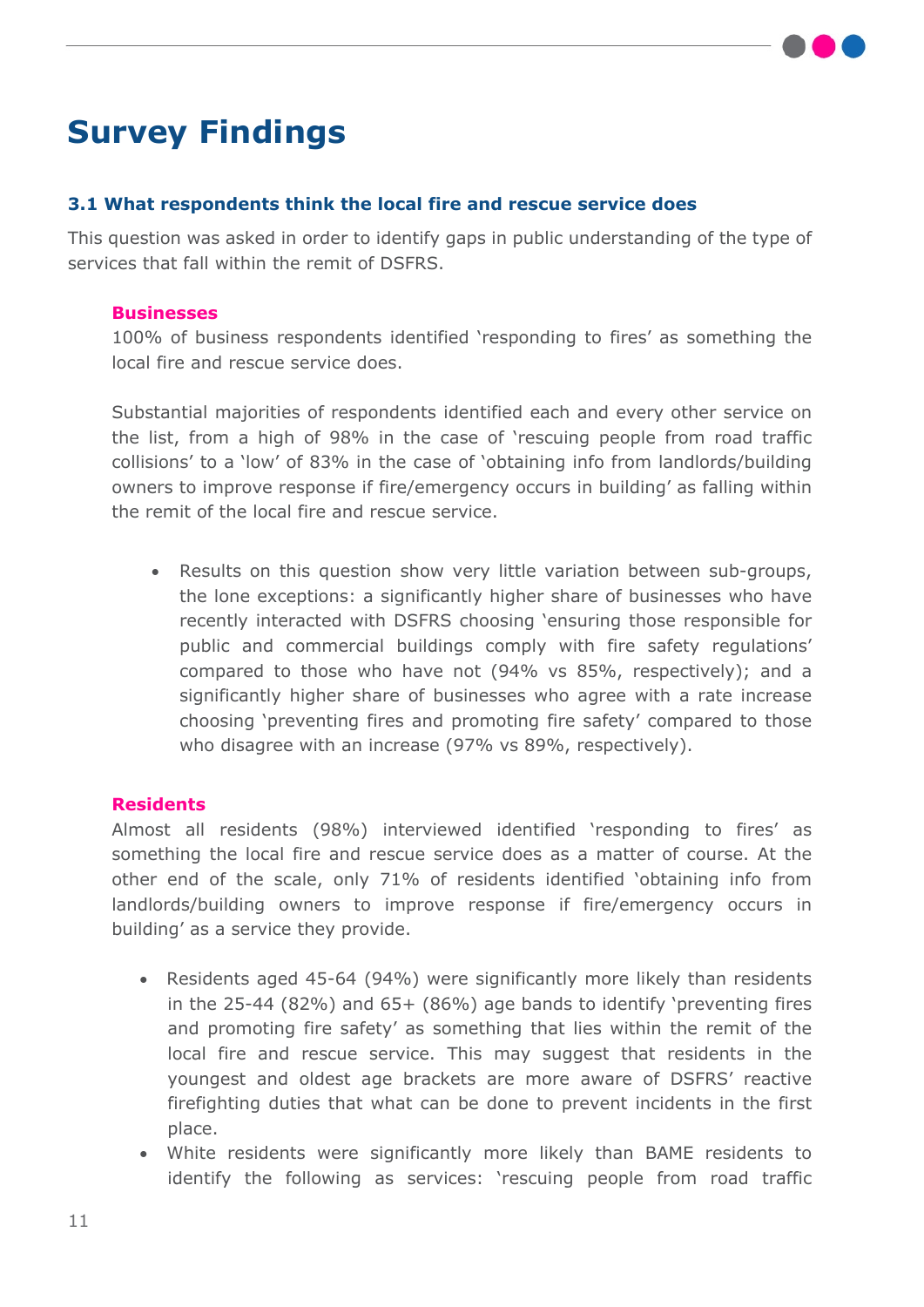collisions' (93% vs 74%, respectively); 'responding to emergencies such as flooding and terrorist incidents' (90% vs 61%, respectively); and 'ensuring those responsible for public and commercial buildings comply with fire safety regulations' (80% vs 53%, respectively). This suggests that there is more DSFRS could do to engage BAME communities with respect to the kinds of services the fire and rescue service provides.

 Those who agreed that it is reasonable for DSFRS to consider increasing its Council Tax charge were significantly more likely than those who disagreed with the proposition to identify 'ensuring those responsible for public and commercial buildings comply with fire safety regulations' (84% vs 62%, respectively) and 'obtaining info from landlords/building owners to improve response if fire/emergency occurs in building' (75% vs 55%, respectively)

| <b>Service</b>                                                                                            | <b>Businesses</b> | <b>Residents</b> |
|-----------------------------------------------------------------------------------------------------------|-------------------|------------------|
|                                                                                                           | $\%$              | $\%$             |
| Responding to fires                                                                                       | 100               | 98               |
| Rescuing people from road traffic collisions                                                              | 98                | 92               |
| Responding to emergencies such as flooding and<br>terrorist incidents                                     | 95                | 89               |
| Preventing fires and promoting fire safety                                                                | 96                | 89               |
| Ensuring those responsible for public and commercial<br>buildings comply with fire safety regulations     | 86                | 79               |
| Obtaining info from landlords/building owners to<br>improve response if fire/emergency occurs in building | 83                | 71               |
| Collaborating with other organisations, for example the<br>police and ambulance service                   | 96                | 86               |
| None of the above                                                                                         |                   |                  |
| Don't know                                                                                                |                   |                  |

#### Table 1: What respondents think the local fire and rescue service does

Q01. What do you think your local fire and rescue service does? Base: All respondents (Business n=399; Residents n=402)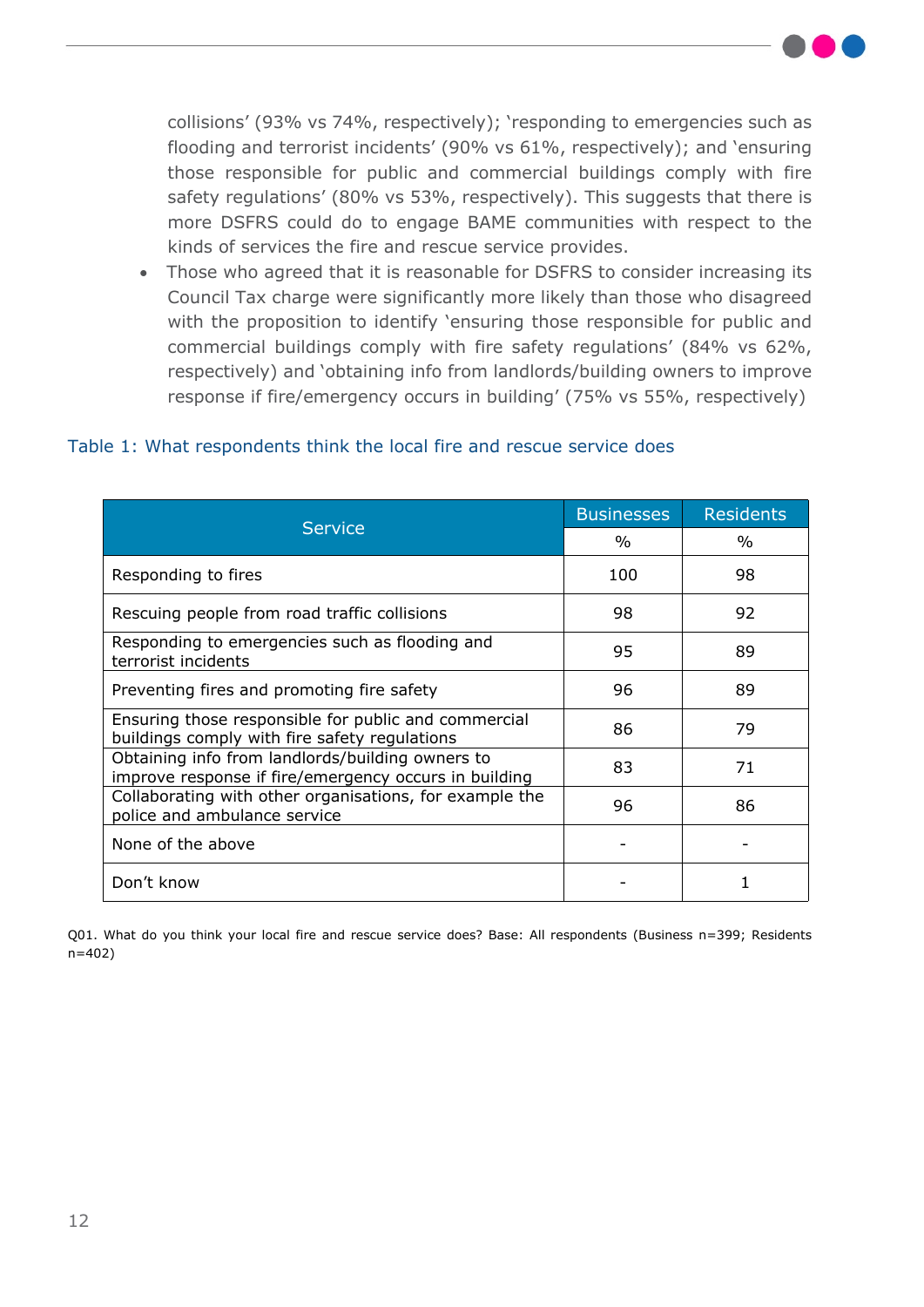

#### <span id="page-12-0"></span>**3.2 Services used**

All respondents were asked whether they have interacted with DSFRS in the last 12 months.

#### **Businesses**

82% of businesses have had no recent interaction with DSFRS. 7% had a safety check or audit in the last 12 months.

Results on this question show very little variation between sub-groups

#### **Residents**

84% of residents have had no recent interaction with DSFRS. 4% had a safety check or audit in the last 12 months; a similar share (4%) reported a fire safety check/visit in their home during the last 12 months.

Results on this question show very little variation between sub-groups.

#### Table 2: Services used\*

|                                                    | <b>Businesses</b> | <b>Residents</b> |
|----------------------------------------------------|-------------------|------------------|
| <b>Service</b>                                     | $\%$              | $\%$             |
| House fire                                         | 1                 | $\mathcal{P}$    |
| Road traffic collision                             | <1                | 1                |
| Flooding                                           |                   |                  |
| Rescue                                             | $\leq$ 1          |                  |
| Home fire safety check/visit                       | $\overline{2}$    | 4                |
| Business safety check/audit                        | 7                 | 4                |
| Community use of fire station                      |                   |                  |
| Youth education                                    | $\leq$ 1          | 1                |
| Community event                                    | $\mathcal{P}$     | $\mathbf{1}$     |
| When working with ambulance service and the police | $<$ 1             | $<$ 1            |
| Through the service's social media channels        | $\leq 1$          | 1                |
| Using Service website                              | <1                | 1                |
| Other engagement                                   | 6                 | 5                |
| No interaction with DSFRS                          | 82                | 84               |

Q02. Have you interacted with Devon and Somerset Fire and Rescue Service in the last 12 months? Base: All respondents (Business n=399; Residents n=402) \*The total percentages exceed 100% due to the multiple-response format of the question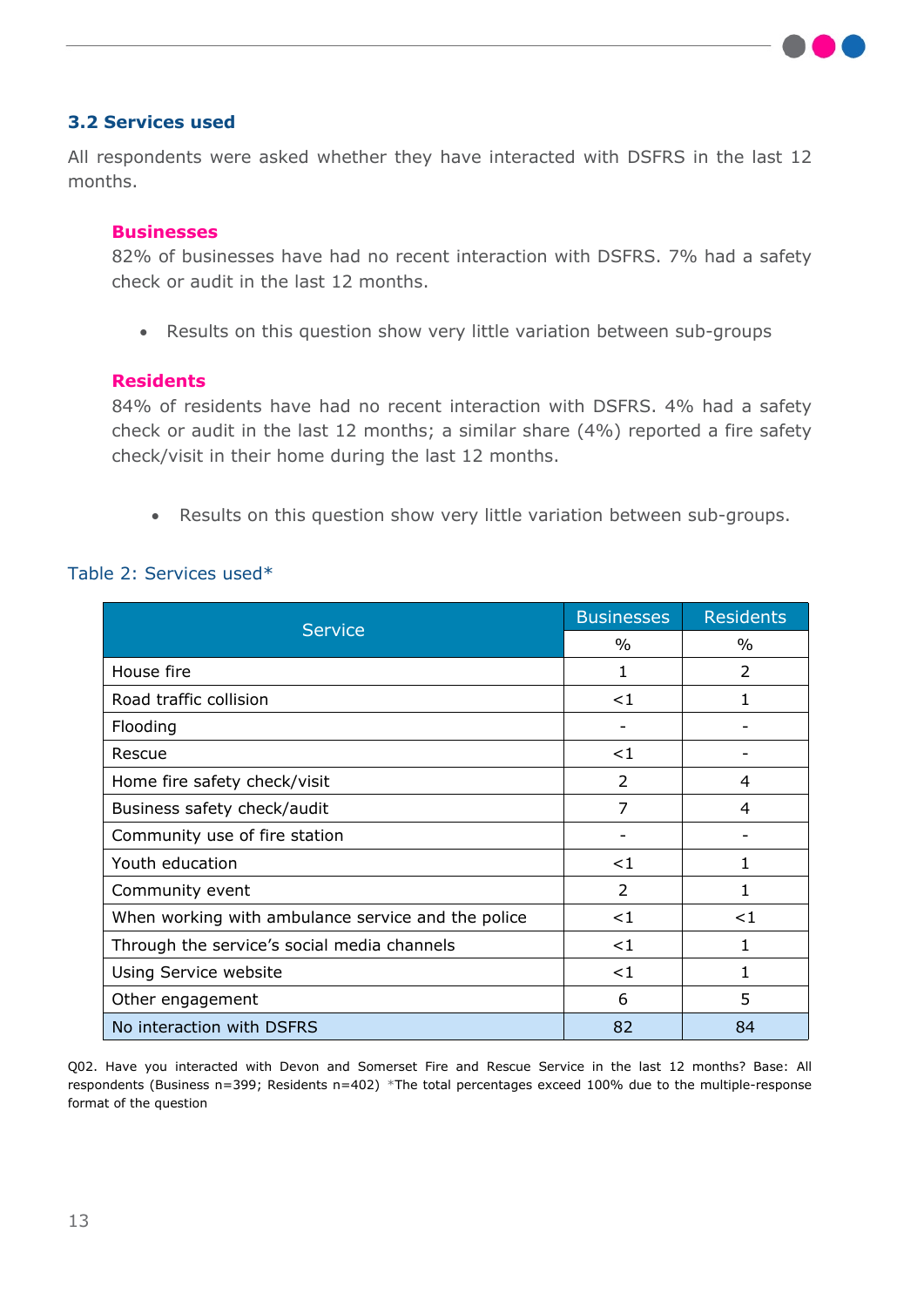#### <span id="page-13-0"></span>**3.3 Satisfaction with service provided by DSFRS**

All respondents were asked how satisfied they were with the range of services provided by DSFRS.

#### **Businesses**

76% of businesses were satisfied with the service provided, including 66% who said they were 'very satisfied'. None of the respondents were dissatisfied with the service. However, it is worth noting that 18% of respondents did not provide an answer to this question ('Don't Know').

- Echoing results from an earlier question (Q7: Value for money), G-N, R+S sector businesses (80%) were significantly more likely than A to F sector businesses (70%) to be satisfied with the service provided by DSFRS.
- Businesses who reported having contact with DSFRS in the last 12 months were significantly more likely than those who had not to be satisfied with the service (96% vs 72%, respectively).

#### **Residents**

Consistent with results from the business survey, 77% of residents were satisfied with the service provided, including 66% who said they were 'very satisfied'. And just as in the business survey, none of the residents were dissatisfied with the service although a significant minority of them (15%) did not provide an answer to this question ('Don't Know').

- Residents who reported having contact with DSFRS in the last 12 months were significantly more likely to be satisfied with the service than those who had not (92% vs 74%, respectively).
- Those who agreed that it is reasonable for DSFRS to consider increasing its Council Tax charge were significantly more likely to be satisfied with the service than those who disagreed (82% vs 63%, respectively).
- Residents aged 25-44 (64%) were significantly less likely than those in all other age bands (16-24, 85%; 45-64, 79%; 65+, 83%) to say they were satisfied with the service provided by DSFRS.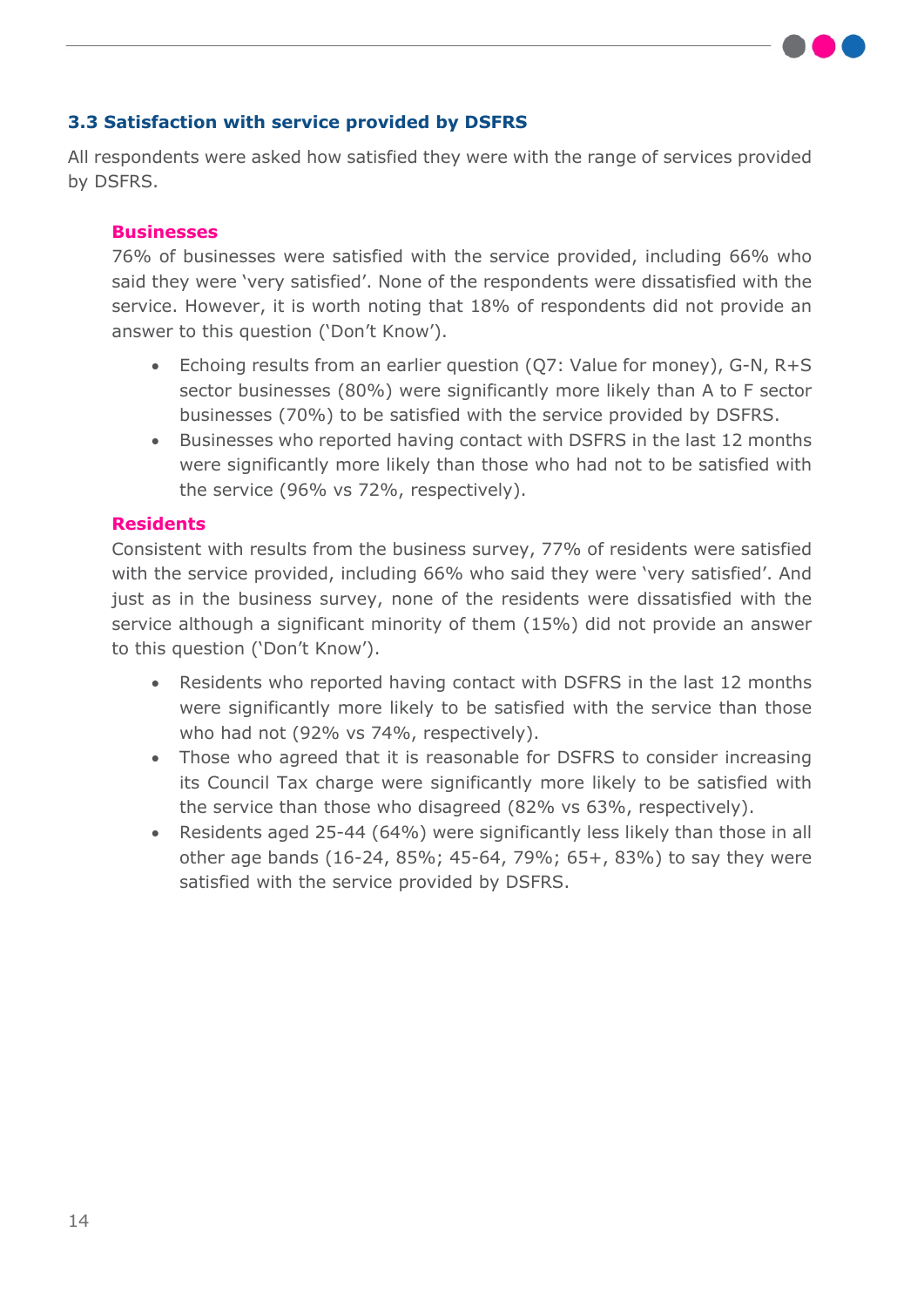

#### Chart 4: Satisfaction with service provided by DSFRS

Q03. How satisfied or dissatisfied are you with the service provided by Devon and Somerset Fire and Rescue Service? Base: All respondents (Business n=399; Residents n=402

#### <span id="page-14-0"></span>**3.4 What influenced their opinion on question of satisfaction**

To add further detail around satisfaction, respondents were asked a follow-up question in which they were prompted to provide some explanatory, qualitative feedback. Note that the verbatims below are reflective of the fact that only positive ('very satisfied' and 'satisfied') or neutral ('neither satisfied nor dissatisfied) responses were recorded in the previous question.

#### *Businesses*

*I thought they were very thorough and gave practical explanations, they were supportive and friendly.*

*I'm reassured by their presence in the community.*

*We had a fire many years ago and the service was faultless.*

*I did call them four years ago and they were there within seconds. They're very good.*

*They're very professional during checks/audits.*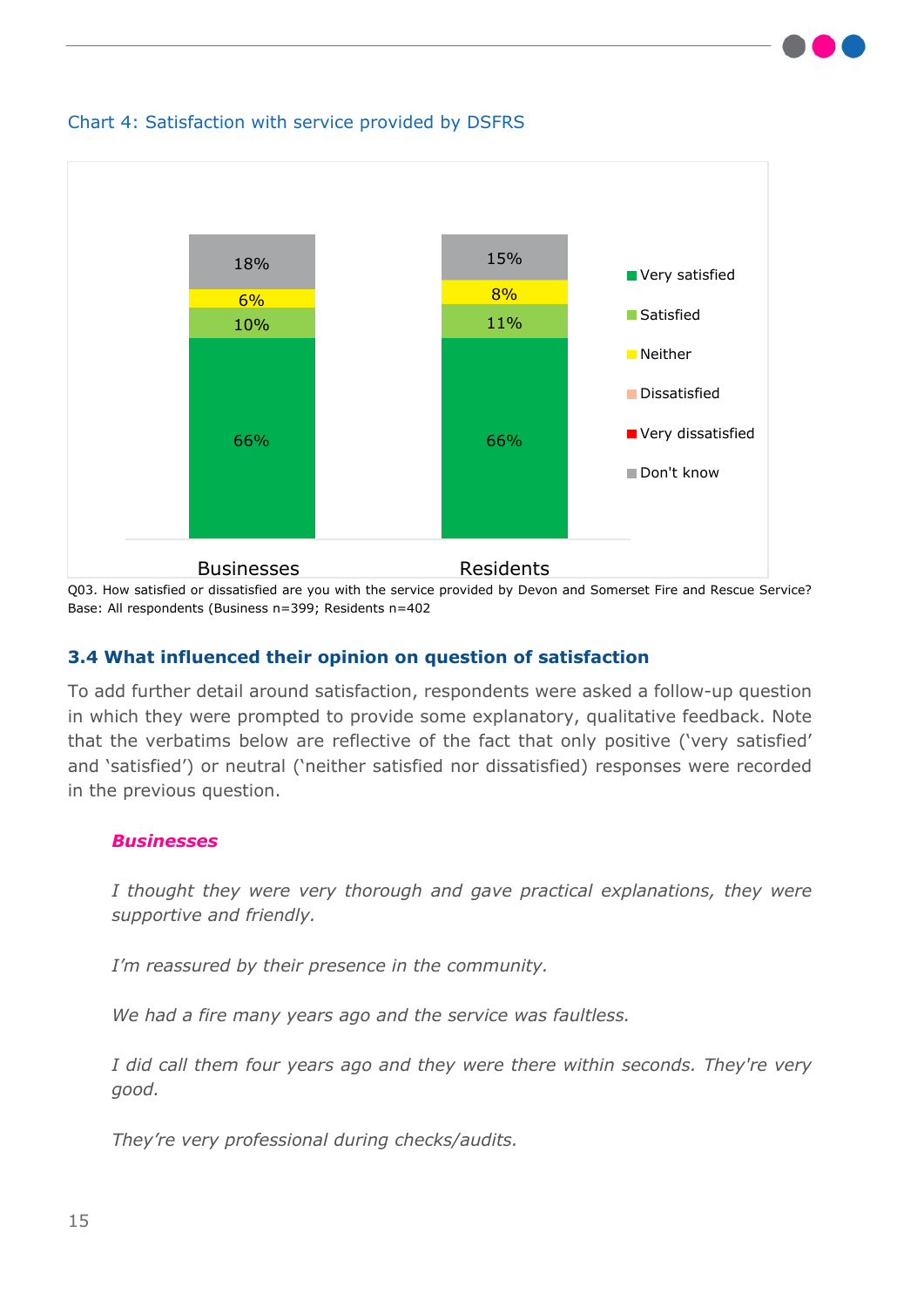

*No complaints about the service.*

*They do a good job, although short of staff. Response times would likely improve with full team.*

*Not had to use the service, just generally happy with work they do.*

*I am satisfied that if I need them someone will come. I haven't dealt with them on a personal level recently. They do a great job and are probably under resourced.*

*They're always helpful; whatever you need they're there.*

*My nan's house burnt down when I was younger and there were immediately 7 fire engines. We also had a fire in a bin near us and they came very quickly.*

*They do the best they can with the funding.*

*They're next door to me. The commitment - a lot of them are voluntary so to do that on top of a full-time job - is commendable.*

#### *Residents*

*Presumption of a good job being done and being reassured with their presence.*

*Considering how things are with all the cuts and what they are up against for small funds, they do a really good job to keep everyone safe and look after everyone.*

*Aware of accidents on the A38, and of impressed with what has been written about these events in media.*

*We did have a fire 40 years ago, they were fantastic.*

*I can see that they always support the community and help out on roads and fires*

*Happy with how they deal with people with disabilities in the community.*

*I've seen them in action, and I'm impressed with what they do.*

*I think they do their job well, despite cuts to their budget.*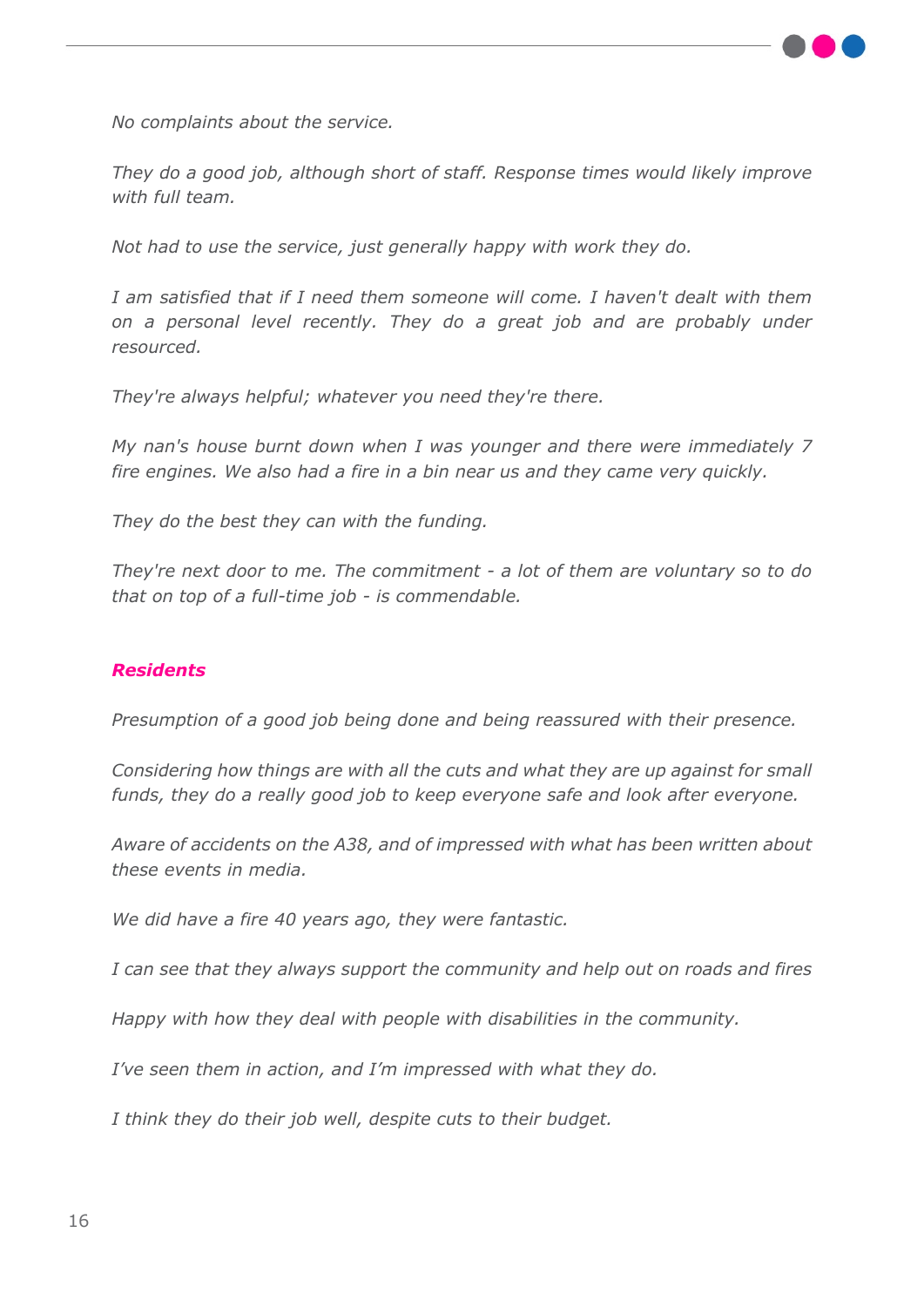

*A fire at a residential building adjacent to my place of work was dealt with promptly and effectively.*

*Because there was a rumour about them cutting back on the fire service. It would be terrible if they cut out the fire service as we need them desperately.*

Q03b. And what has influenced you to say <response from Q03>? Base: All respondents (Business n=399; Residents n=402)

#### <span id="page-16-0"></span>**3.5 Perceived reputation of local fire and rescue service**

All respondents were asked to reflect on the perceived reputation of their local fire and rescue service.

#### **Businesses**

Unsurprisingly, and consistent with results reported elsewhere in this report, 94% of businesses felt the local fire and rescue service enjoyed a good reputation either most (21%) or all (74%) of the time.

#### **Residents**

Consistent with results from the business survey, 93% of residents felt the local fire and rescue service enjoyed a good reputation either most (18%) or all (75%) of the time.

- Residents 65+ (67%) were significantly less likely than those in the 25- 44 (81%) and 45-64 (81%) age bands to feel the service enjoys a good reputation 'all of the time.'
- As noted elsewhere, those who agreed that it is reasonable for DSFRS to consider increasing its Council Tax charge tended to register higher levels of satisfaction, generally, than their counterparts who disagreed. In this case, they were significantly more likely than those who did not agree with an increase to feel the local fire and rescue service enjoys a good reputation 'all of the time' (80% vs 65%, respectively).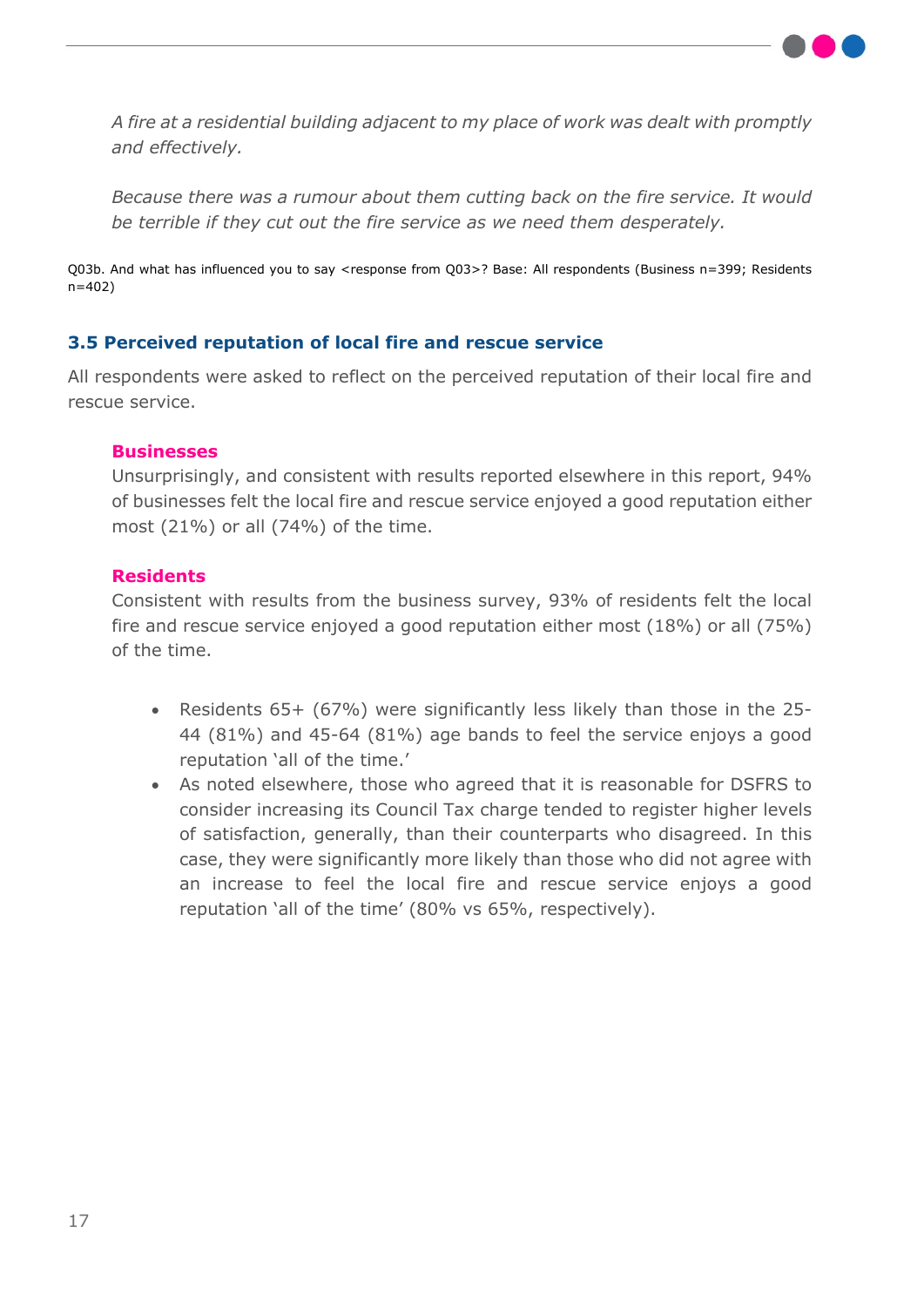

#### Chart 5: Perceived reputation of local fire and rescue service

Q04. Thinking about your local fire and rescue service, do you think they have a good reputation? Base: All respondents (Business n=399; Residents n=402)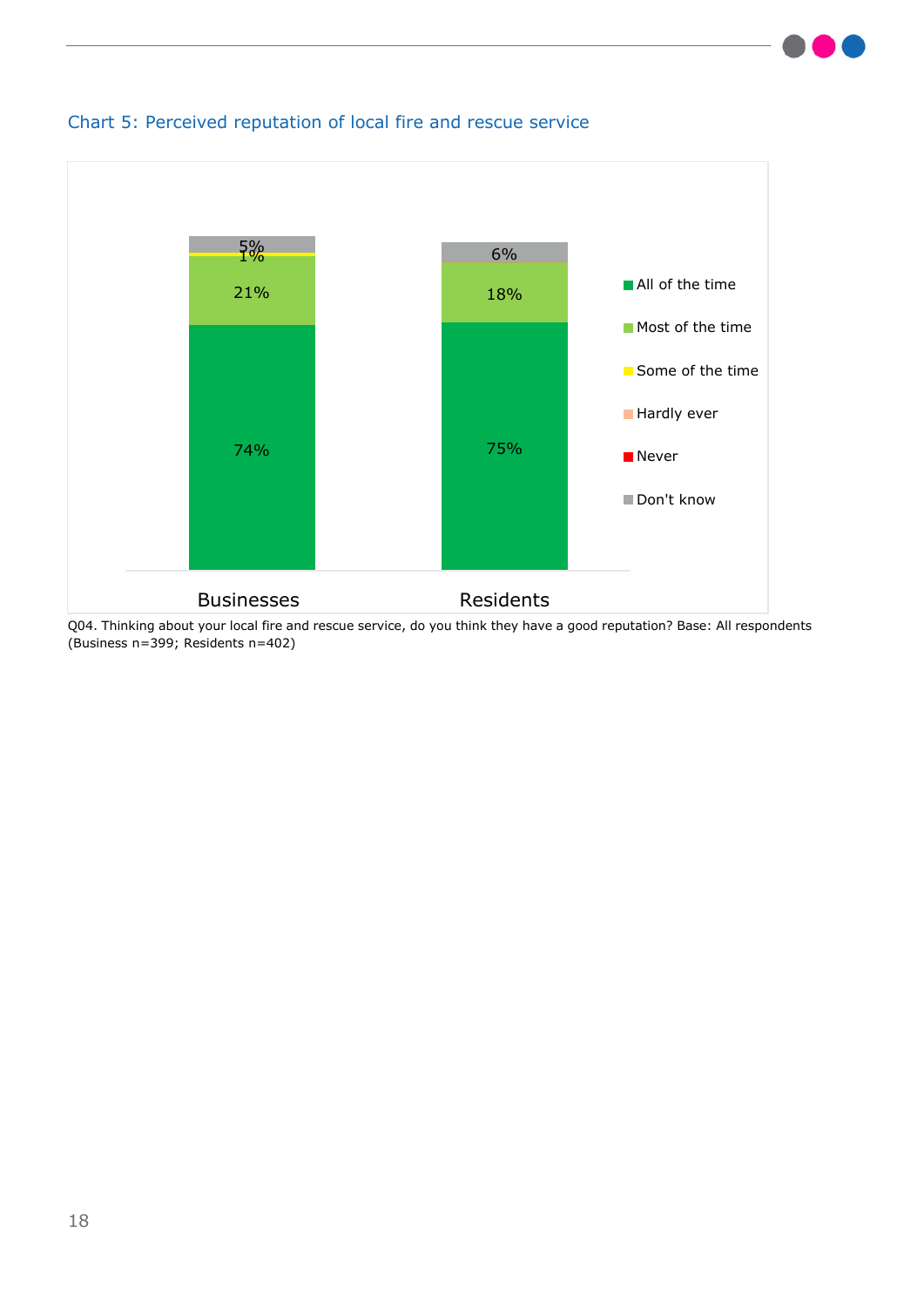## <span id="page-18-0"></span>**Appendix I: Sample breakdown**

The following tables outline the unweighted and weighted demographic profiles of the business and resident samples. (PNS = Prefer not to say)

### <span id="page-18-1"></span>**Businesses**

#### Table 3: Local authority district

| Local authority district | Weighted      |        | Unweighted |        |
|--------------------------|---------------|--------|------------|--------|
|                          | $\frac{0}{0}$ | Number | $\%$       | Number |
| Torbay                   |               | 22     | 19         | 75     |
| Plymouth                 | 8             | 32     | 26         | 102    |
| Devon                    | 52            | 209    | 27         | 107    |
| Somerset                 | 34            | 137    | 29         | 115    |

#### Table 4: Business size

| Industry sector | Weighted |        | Unweighted    |        |
|-----------------|----------|--------|---------------|--------|
|                 | $\%$     | Number | $\frac{0}{0}$ | Number |
| Micro           | 90       | 359    | 85            | 340    |
| Small           | 8        | 32     |               | 41     |
| Medium          |          |        |               | 15     |
| Large           |          |        |               |        |

#### Table 5: Industry sector

| Industry sector | Weighted |        | Unweighted    |        |
|-----------------|----------|--------|---------------|--------|
|                 | $\%$     | Number | $\frac{0}{0}$ | Number |
| A to F          | 38       | 153    | 33            | 131    |
| G to N, $R + S$ |          | 246    |               | 268    |

#### **NOTE:**

A to F includes the following sectors: A: Agriculture, Forestry and Fishing; B Mining and Quarrying; C Manufacturing; D Electricity, gas, steam and air conditioning supply; E Water supply, sewerage, waste management and remediation activities; F Construction.

G to N, R and S includes the following sectors: G Wholesale and retail trade; repair of motor vehicles and motorcycles; H Transportation and storage; I Accommodation and food service activities; J Information and communication; K Financial and insurance activities; L Real estate activities; M Professional, scientific and technical activities; N Administrative and support service activities; R Arts, entertainment and recreation; S Other service activities.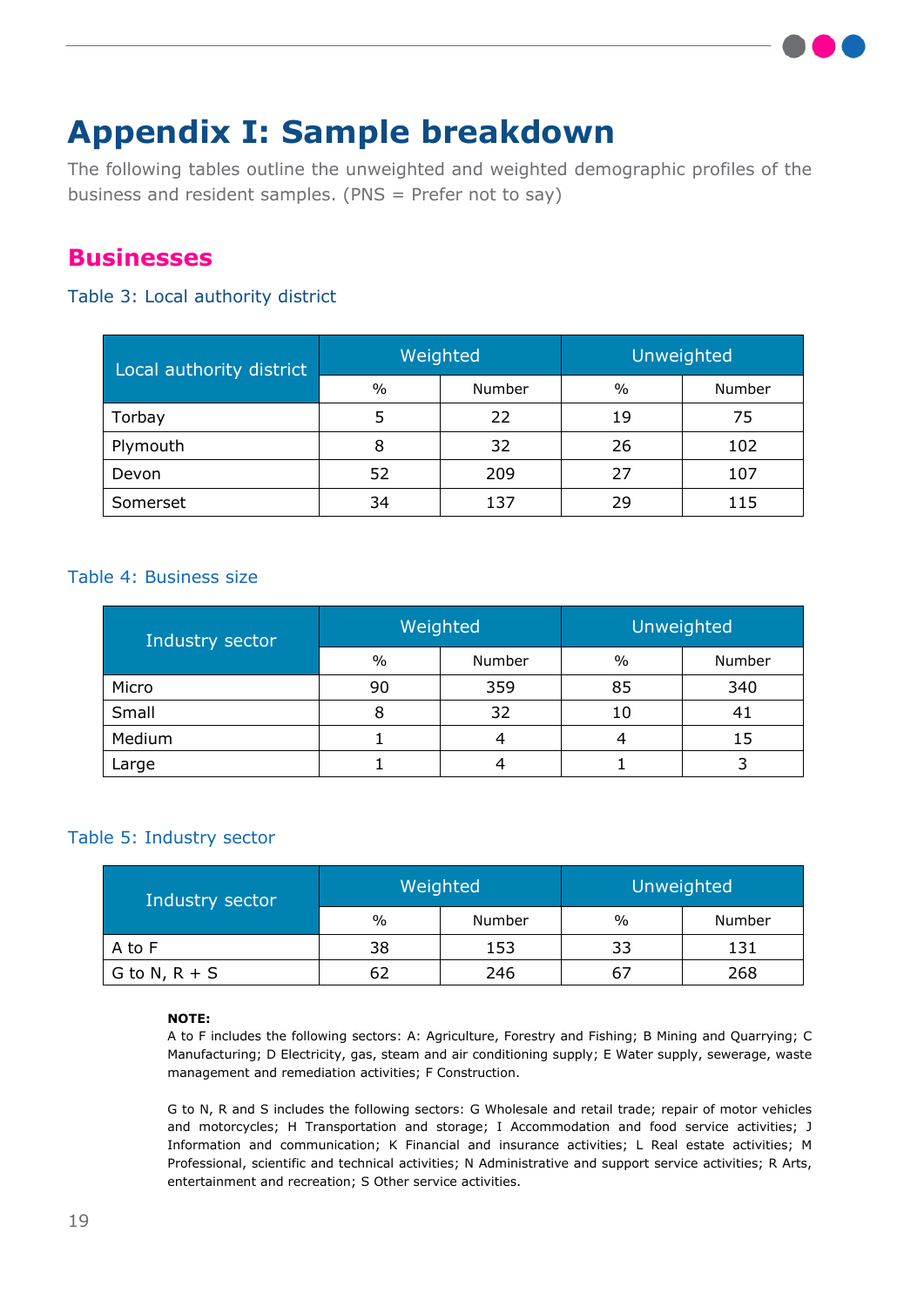

### Table 6: Directors/partners from minority groups

| Directors/Partners | Weighted |        | Unweighted |        |
|--------------------|----------|--------|------------|--------|
|                    | $\%$     | Number | $\%$       | Number |
| No BAME            | 94       | 358    | 93         | 346    |
| Some BAME          |          | 14     |            | 20     |
| All BAME           |          |        |            |        |

### <span id="page-19-0"></span>**Residents**

Table 7: Local authority district

| Local authority district | Weighted      |        | <b>Unweighted</b> |        |
|--------------------------|---------------|--------|-------------------|--------|
|                          | $\frac{0}{0}$ | Number | $\frac{0}{0}$     | Number |
| Torbay                   | 8             | 31     | 28                | 112    |
| Plymouth                 | 15            | 59     | 24                | 98     |
| Devon                    | 46            | 185    | 22                | 87     |
| Somerset                 | 32            | 127    | 26                | 105    |

#### Table 8: Age

| Age        | Weighted       |                | Unweighted     |        |
|------------|----------------|----------------|----------------|--------|
|            | $\frac{0}{0}$  | Number         | $\frac{0}{0}$  | Number |
| $16 - 18$  | $\overline{2}$ | 8              | $\overline{2}$ | 9      |
| $19 - 24$  | 9              | 38             | 9              | 38     |
| $25 - 34$  | 13             | 51             | 9              | 38     |
| $35 - 44$  | 12             | 49             | 11             | 45     |
| $45 - 54$  | 16             | 62             | 16             | 64     |
| $55 - 64$  | 16             | 64             | 18             | 72     |
| 65-74      | 17             | 67             | 18             | 73     |
| 75-84      | 11             | 44             | 10             | 42     |
| $85+$      | ${<}1$         | $\overline{2}$ | $\mathbf{1}$   | 3      |
| <b>PNS</b> | $\overline{4}$ | 18             | $\overline{4}$ | 18     |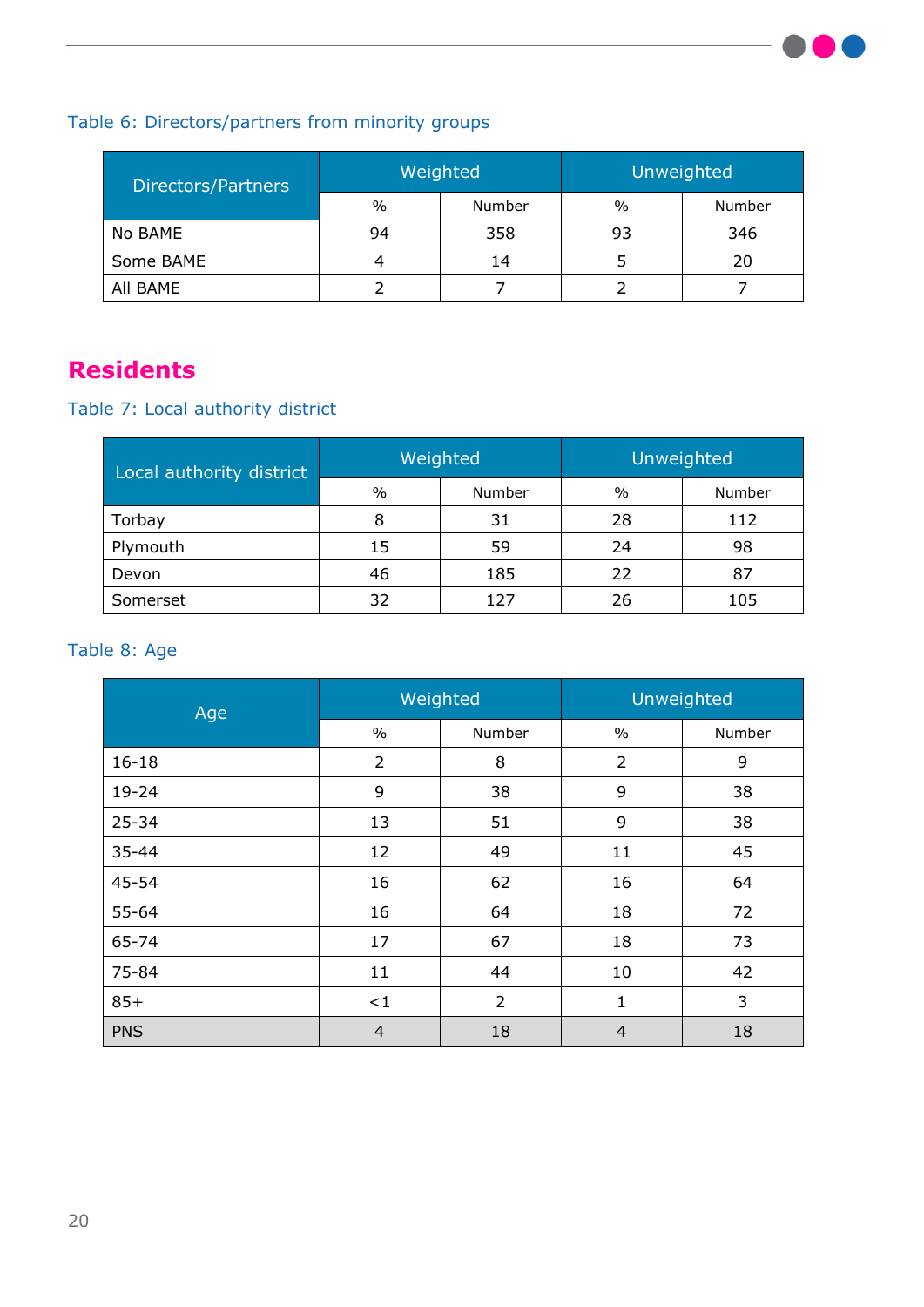

#### Table 9: Gender

| Gender     | Weighted |        | Unweighted |        |
|------------|----------|--------|------------|--------|
|            | $\%$     | Number | $\%$       | Number |
| Female     | 52       | 207    | 53         | 211    |
| Male       | 48       | 192    |            | 188    |
| <b>PNS</b> |          |        |            |        |

#### Table 10: Ethnic background

| Ethnic background | Weighted |        | Unweighted    |        |
|-------------------|----------|--------|---------------|--------|
|                   | $\%$     | Number | $\frac{0}{0}$ | Number |
| White             | 96       | 385    | 94            | 377    |
| Mixed             | ${<}\,1$ |        |               |        |
| Asian             |          | 9      |               | 12     |
| <b>Black</b>      |          | 2      |               |        |
| <b>PNS</b>        |          |        |               |        |

#### Table 11: Disability

| <b>Disability</b> | Weighted |        | Unweighted |        |
|-------------------|----------|--------|------------|--------|
|                   | $\%$     | Number | $\%$       | Number |
| Yes               | 13       | 54     | 18         | 72     |
| No                |          | 311    | 76         | 306    |
| <b>PNS</b>        |          | 37     |            | 23     |

#### **NOTE:**

The Equality Act 2010 defines someone as a disabled person if they have a physical or mental impairment which has long term and substantial adverse effect on their ability to carry out normal day to day activities. Such examples may include; HIV, cancer, mobility, sight or hearing impairments or depression. When answering this question, you should not take into account the effect of any medication, treatment or adaptions which reduce the effects of impairment. You should think about the effect your impairments have if medication or treatments were not being used or made.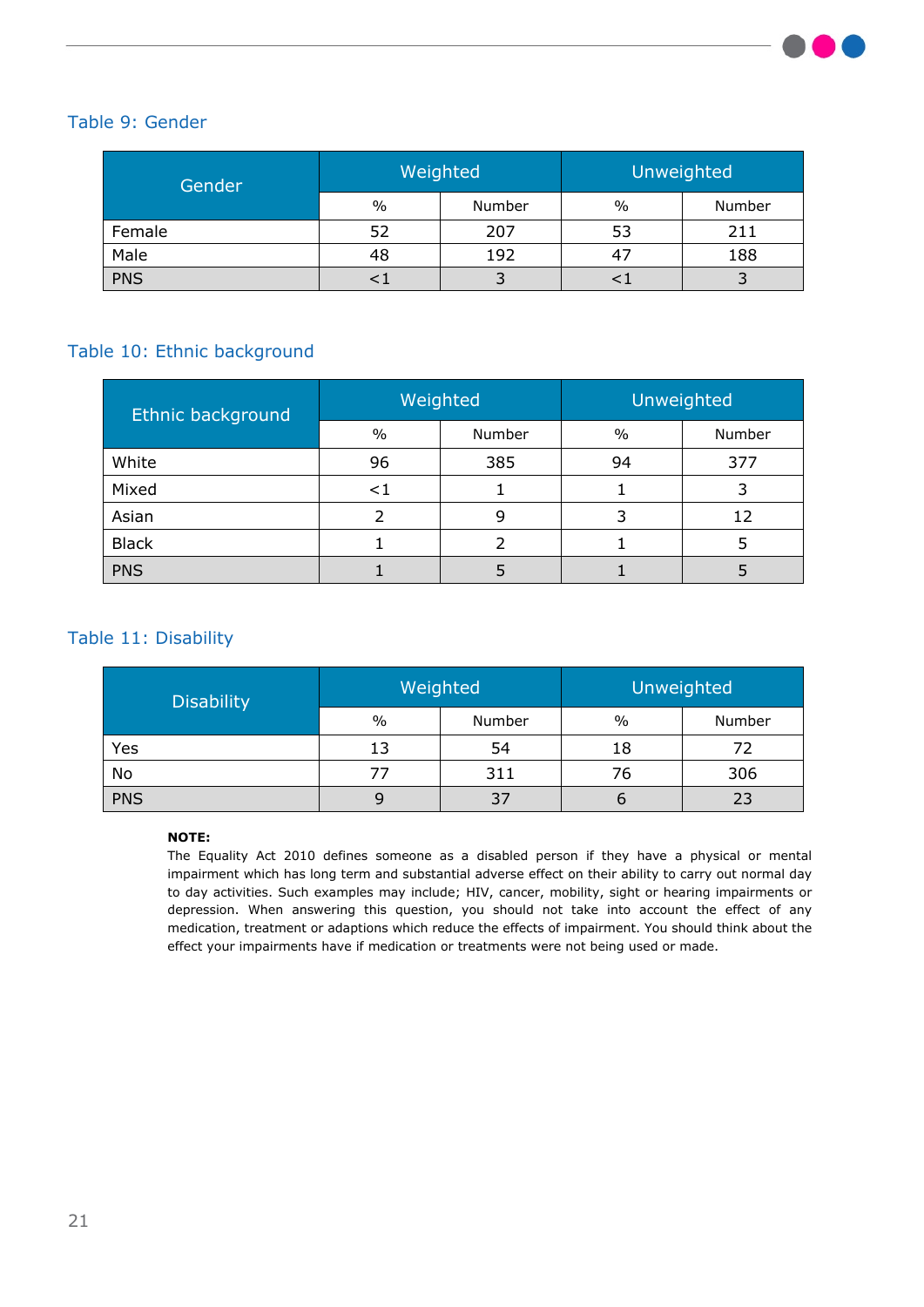### Table 12: Caring responsibilities

| Caring responsibilities    | Weighted                 |        | Unweighted     |                          |
|----------------------------|--------------------------|--------|----------------|--------------------------|
| $(C = Primary Care)$       | $\frac{0}{0}$            | Number | $\frac{0}{0}$  | Number                   |
| PC of child/ren <2 yrs     | $\mathcal{P}$            | 9      | $\overline{2}$ | 8                        |
| PC of child/ren 2-18 yrs   | 10                       | 42     | 11             | 45                       |
| PC of disabled child/ren   | $\leq$ 1                 |        | ${<}1$         | $\overline{\phantom{a}}$ |
| PC of disabled adult       | 3                        | 14     | 4              | 17                       |
| PC of adult $(65+)$        | 6                        | 25     | 8              | 31                       |
| Secondary carer            | $\overline{\phantom{a}}$ | 9      | $\overline{2}$ | 10                       |
| No caring responsibilities | 69                       | 276    | 69             | 277                      |
| <b>PNS</b>                 | 9                        | 35     | 5              | 22                       |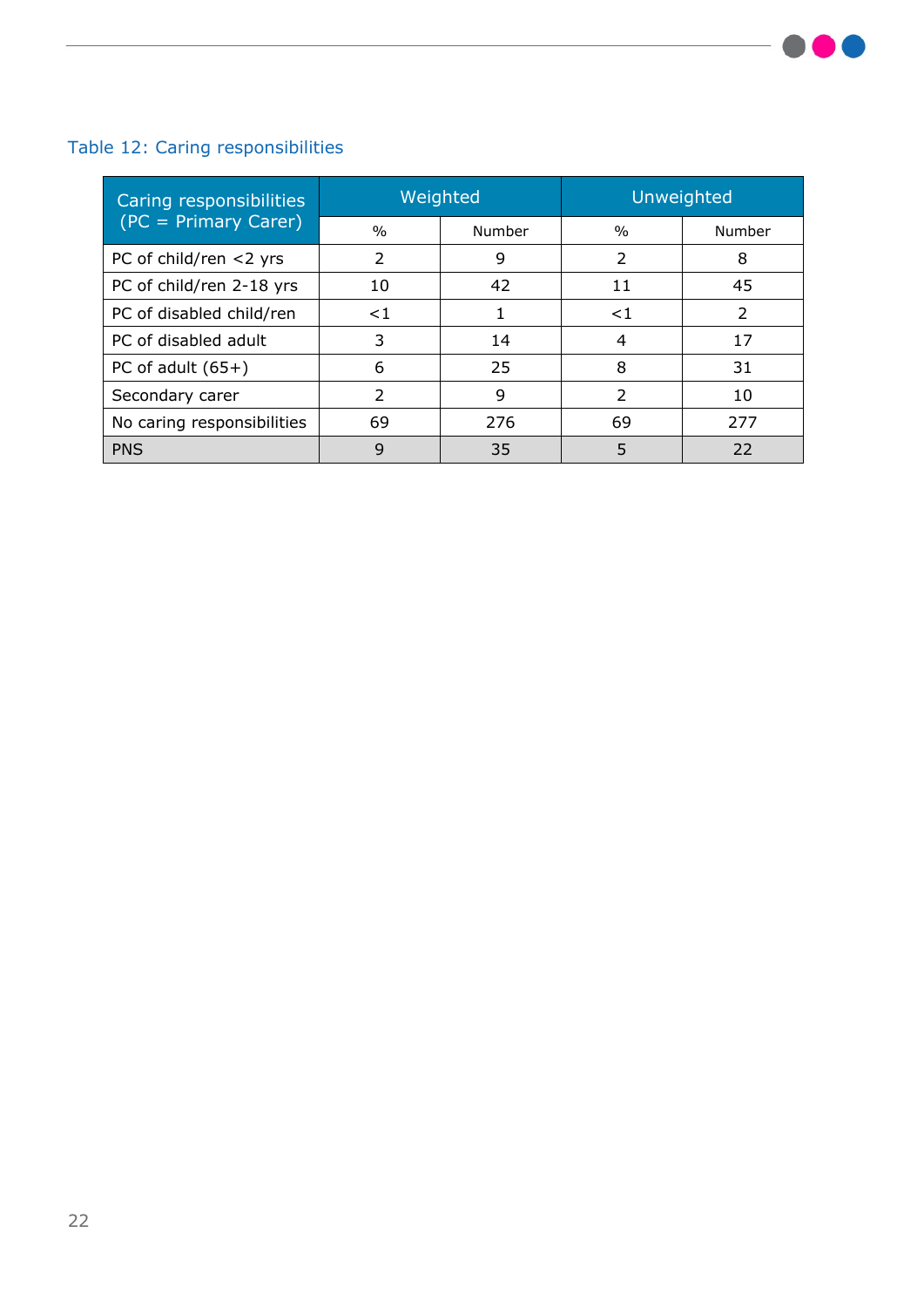## <span id="page-22-0"></span>**Appendix II: Call outcomes**

The following tables provide an overview of all the calls made as part of this research.

### <span id="page-22-1"></span>**Businesses**

## Table 16: Call outcomes for business sample

| Outcome             |                          | <b>Contacts</b>             | <b>Total</b><br>(%) |  |
|---------------------|--------------------------|-----------------------------|---------------------|--|
| In scope            |                          |                             |                     |  |
|                     | Complete                 | 399                         | 27                  |  |
|                     | Partial completes        | Did not meet criteria $= 5$ | $\overline{2}$      |  |
|                     |                          | Quota full = $21$           |                     |  |
|                     | Refusal                  | 407                         | 28                  |  |
|                     | Respondent not available | 623                         | 43                  |  |
|                     | Sub-total                | 1,455                       | 100                 |  |
| <b>Out of scope</b> |                          |                             |                     |  |
|                     | No answer                | Line engaged $= 28$         |                     |  |
|                     |                          | No answer = $1,438$         | 72                  |  |
|                     |                          | Answer machine $= 536$      |                     |  |
|                     | Unusable                 | 521                         | 19                  |  |
|                     | Non-qualifier            | 169                         | 6                   |  |
|                     | Unreachable              | 72                          | 3                   |  |
|                     | Sub-total                | 2,764                       | 100                 |  |
|                     | Total                    | 4,219                       |                     |  |